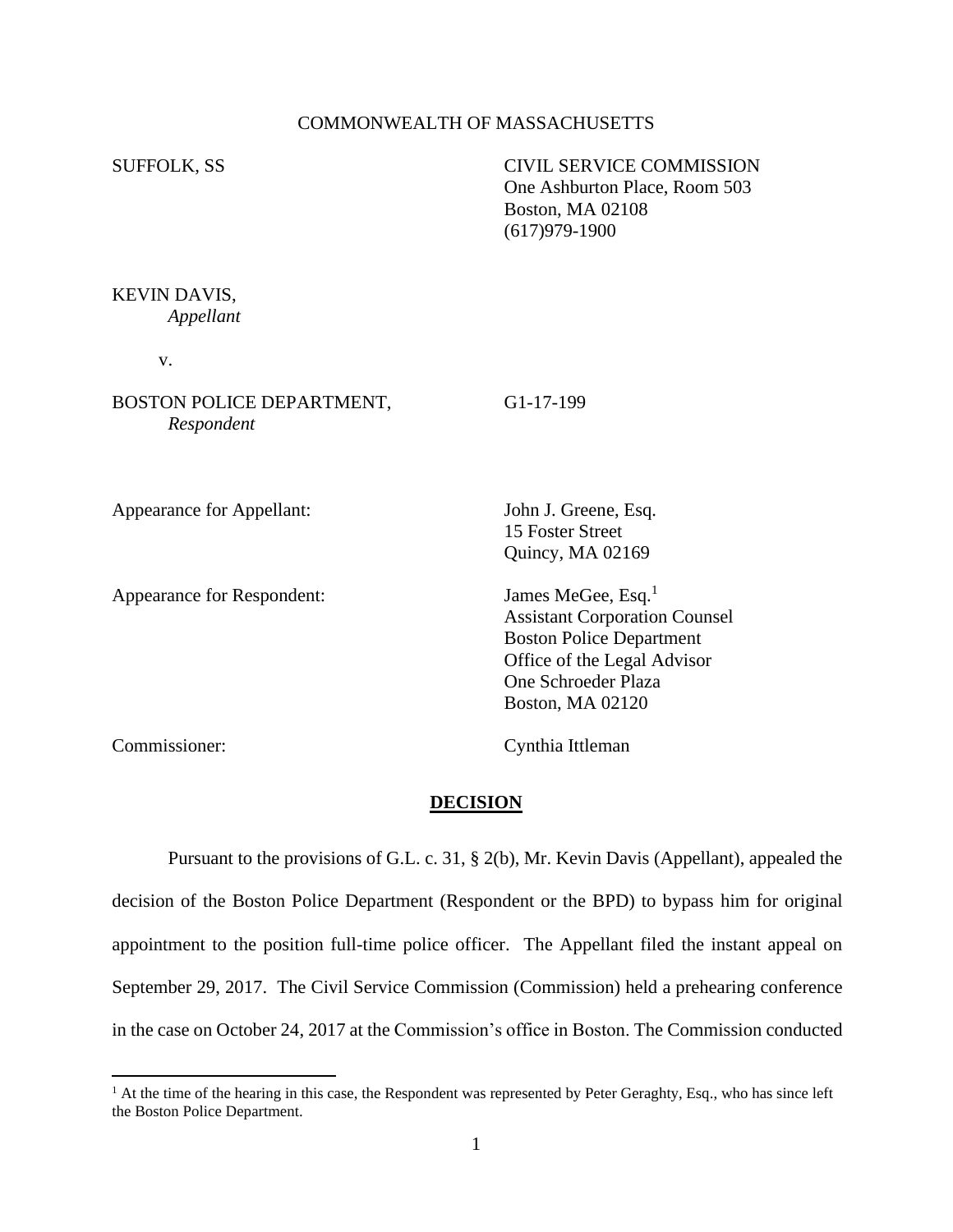a full hearing<sup>2</sup> in the case at the same location on January 30, 2018. The witnesses were sequestered. The Appellant declined to testify. I asked Appellant's counsel if he had advised the Appellant about the possible repercussions for declining to testify. Counsel advised that he had done so. The Appellant offered no other witnesses. The hearing was digitally recorded and the parties were each sent a CD of the proceeding.<sup>3</sup> The parties submitted post-hearing briefs on May 18, 2018.<sup>4</sup> For the reasons stated herein, the appeal is denied.

## **FINDINGS OF FACT**

Twenty (20) exhibits were entered into evidence at the hearing: Respondent's Exhibits (R.Exs.) 1 through 18) and Appellant's Exhibits (A.Exs.) 19 and 20. Based on these exhibits, the testimony of the following witnesses:

## *Called by the Appointing Authority:*

- Detective (Dt.) Rafael Antunez
- Nancy Driscoll, Director of Human Resources, Boston Police Department

## *Called by the Appellant:*

• None

and taking administrative notice of all matters filed in the case; pertinent statutes, regulations, policies, stipulations and reasonable inferences from the credible evidence; a preponderance of the evidence establishes the following:

<sup>2</sup> The Standard Adjudicatory rules of Practice and Procedures, 810 CMR §§ 1.00, *et seq.*, apply to adjudications before the Commission, with G.L. Chapter 31, or any Commission rules, taking precedence.

<sup>&</sup>lt;sup>3</sup> If there is a judicial appeal of this decision, the plaintiff in the judicial appeal would be obligated to supply the court with a transcript of this hearing to the extent that he/she wishes to challenge the decision as unsupported by the substantial evidence, arbitrary and capricious, or an abuse of discretion. If such an appeal is filed, this CD should be used to transcribe the hearing.

<sup>4</sup> The text of the Appellant's proposed in his brief reference certain documents in the record and/or the testimony of a named witness but do not contain formal citations.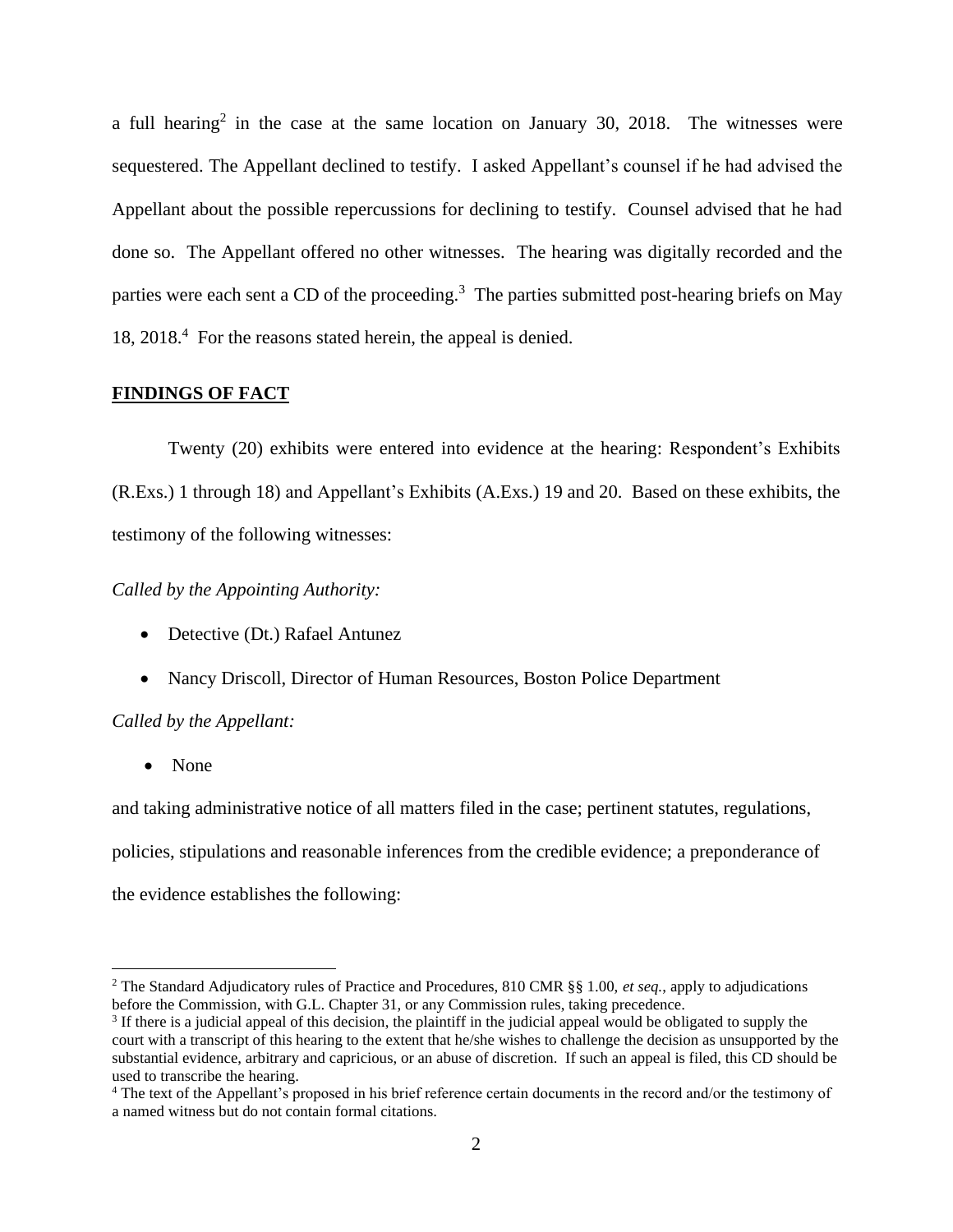## *Applicant's Background*

- 1. In his application for employment as a police officer at the BPD, the Appellant wrote that he was born in Newton and raised in Westfield and Franklin, Massachusetts. He moved to Boston in September 2016.  $(R.Ex. 1)^5$
- 2. After high school, the Appellant attended Westfield State University from 2006 to 2010, obtaining a bachelor's degree in political science and a minor in criminal justice. The Appellant lived on or near campus in Westfield and in Franklin during the summer break. (R.Ex. 1)
- 3. On April 9, 2009, the Appellant and a friend were arrested and charged with various crimes. (R.Ex. 14; *see* section below regarding this arrest and associated charges)
- 4. Asked on the BPD application if he had received any "disciplinary action" during his education, the Appellant wrote, "Yes, at the 18<sup>th</sup> Airborne Corps NCO Academy I was counseled (sic) in writing by my NCOIC for failure to be in proper uniform." (R.Ex. 1)
- 5. The Appellant had no record of employee discipline. (R.Ex. 1)
- 6. From 2010 to 2013, the Appellant lived and worked in the Franklin area. During that period, the Appellant had worked full time for a telecommunications company for two (2) years and worked off and on as a golf club greens keeper and for a lawn care company. (R.Ex. 1)
- 7. The Appellant served in the U.S. Army from April 2013 to July 2016, he was honorably discharged as a non-commissioned officer (Sergeant), he had received a number of medals, decorations and citations while in the Army, he joined the National Guard upon

<sup>&</sup>lt;sup>5</sup> Since the Appellant declined to testify at the Commission hearing, his background information is from his application.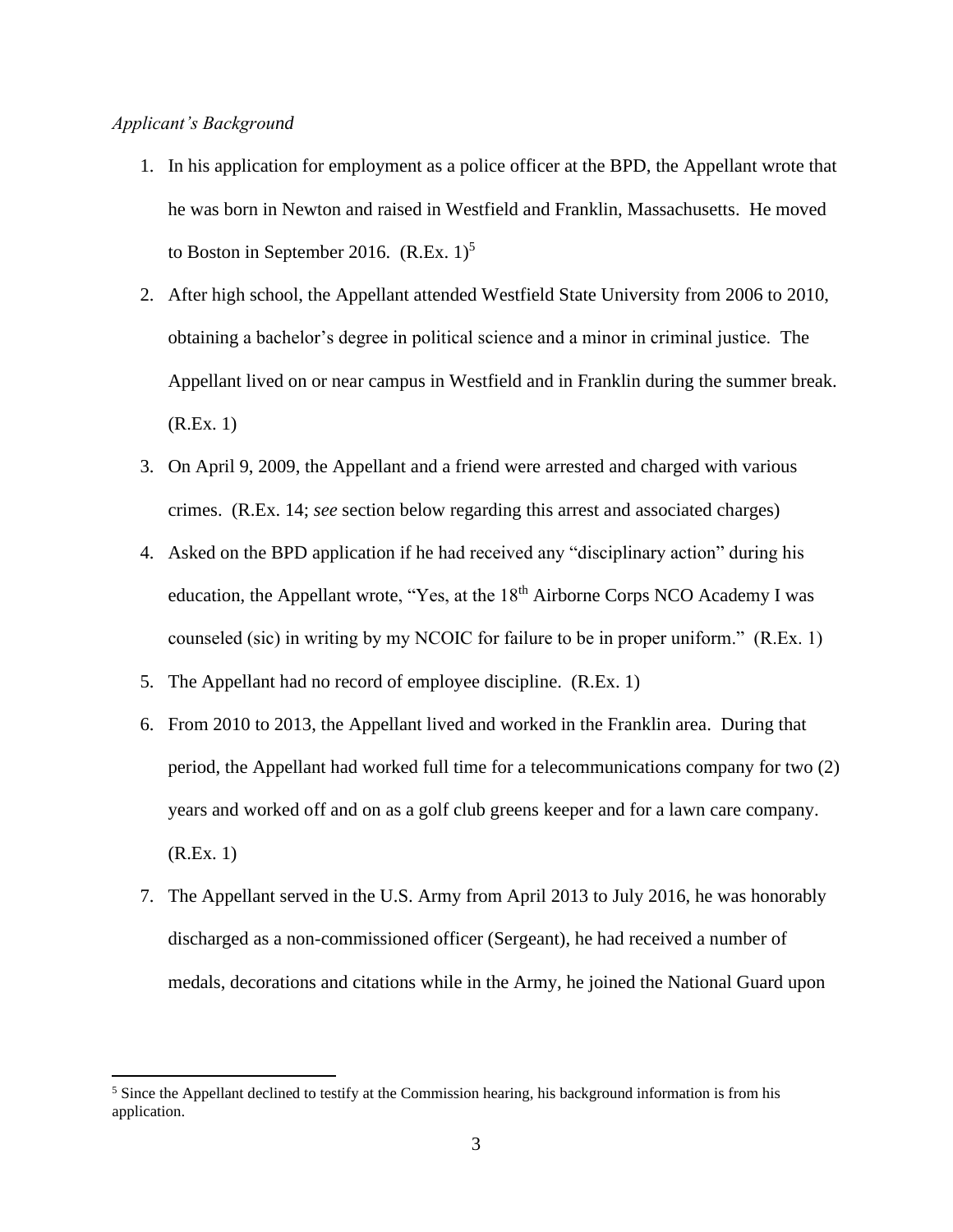his discharge from the Army and his Guard service ends October 2020. The Appellant was not deployed while in the Army. (R.Ex. 1)

- 8. In September 2016, the Appellant enrolled at the University of Massachusetts in Boston as a full-time student and was receiving unemployment benefits. (R.Ex. 1)
- 9. The Appellant has been in a long-term relationship with his girlfriend for five or six years.  $(R.Ex. 1)$
- 10. Included in the Appellant's application are references from seven (7) people (not including the Appellant's girlfriend, who lives with him). Of the seven (7) references provided, four (4) references have known the Appellant three (3) years or less. All of the Appellant's references were positive. (R.Ex. 1) There is no information in the record indicating whether the Appellant's references were aware of his April 2009 criminal case. (Administrative Notice)
- 11. Of the three (3) references who knew the Appellant more than three (3) years, one, Mr. A, has known the Appellant most of his life in Franklin since his son and the Appellant grew up together, Mr. A coached the Appellant in certain sports as a child, he has stayed in touch with the Appellant and he is close friends with the Appellant's family. (R.Ex. 1) In response to the BPD reference form that asks for an example of the Appellant's good judgment, Mr. A wrote, in part, that the Appellant showed judgment,

" … upon join (sic) the US Army. After graduating Westfield State College without a career path, Kevin worked misc jobs while hanging out with friends in the same situation and living back with his parents. Kevin realized his life was stalled. He came to me for advice and council (sic) and he decided to go in the military to find his compass heading." (R.Ex. 1)

Asked what improvements the candidate could make "to be a good public servant", Mr. A wrote,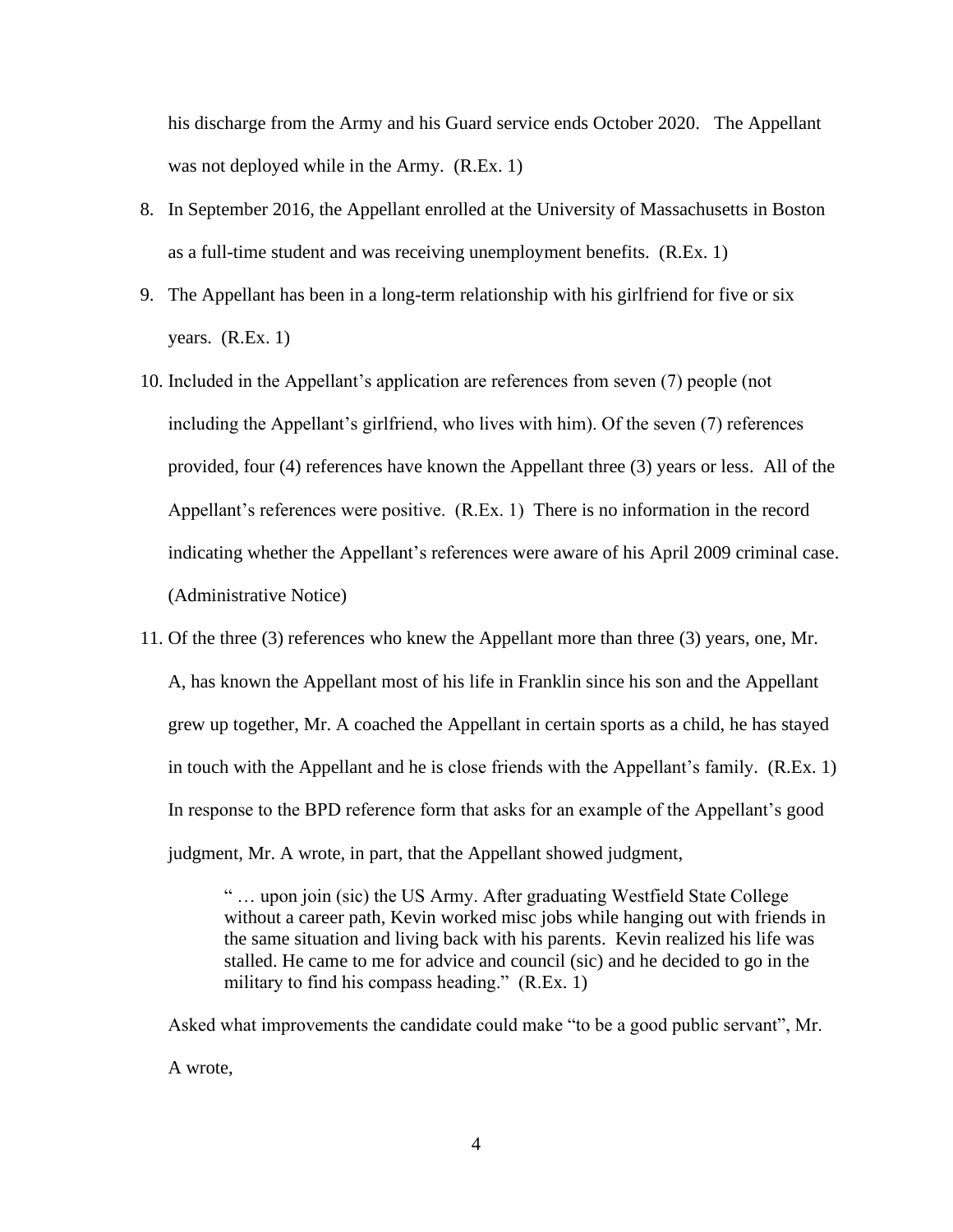"Listening  $&$  Communication Skills – His military training provided an excellent foundation, but a focus to continuously improve on these will be a huge asset when dealing with people as a future Police Officer." (Id.)

- 12. One (1) of the Appellant's references was provided by a police officer who worked near where the Appellant grew up and who had known the Appellant for ten (10) years (i.e. since 2007 approximately). The police officer had a landscaping business where the Appellant worked seasonally from 2010 through April 2013. (R.Ex. 1)
- 13. The last of the three (3) longer-term references was provided by a representative of the golf course where the Appellant worked seasonally from May 2009 (one month after the Appellant was arrested on April 9, 2009) to April 2013. (R.Ex. 1)

*Appellant's April 9, 2009 Arrest*

14. In the late evening of April 9, 2009, the Medway Police Department (MPD) received a call from a Chinese restaurant in Medway. MPD Officer M was one (1) of three (3) officers who responded to the restaurant's call. Officer M wrote a police report stating, in pertinent part,

> On April 9, 20009 (sic) was on patrol in … a marked Medway police cruiser, I was contacted by dispatch and asked to check a reported fight in progress at the [restaurant]. I arrived at the [restaurant] with … [Officer H] and [Sgt. B]. **I was met out in the parking lot by approximately 8 people. All the people were yelling that the people had just run around the right side of the building.** Officer [H] went to the side of the building to check for people. I then was approached by owner Joe [] ... Joe stated he was punched in the face by the two people that ran around the building. **Joe said the two men were acting angry in the bar. Joe said he asked the men to leave and they became aggressive and attacked him.** Joe stated the men hit and pushed him and two other workers Tommy and Paul. **Joe said his workers helped get the men out of the restaurant**. Paul [] said he would come to the police station to fill out a statement …

**I was approached by numerous people reporting the incident stating the men were out of control. Numerous people stated the men were yelling racial slurs.** I asked those people to come back to the police station to fill out statements … [Sgt. B] **left the area to check for the people that ran**. [Sgt. B]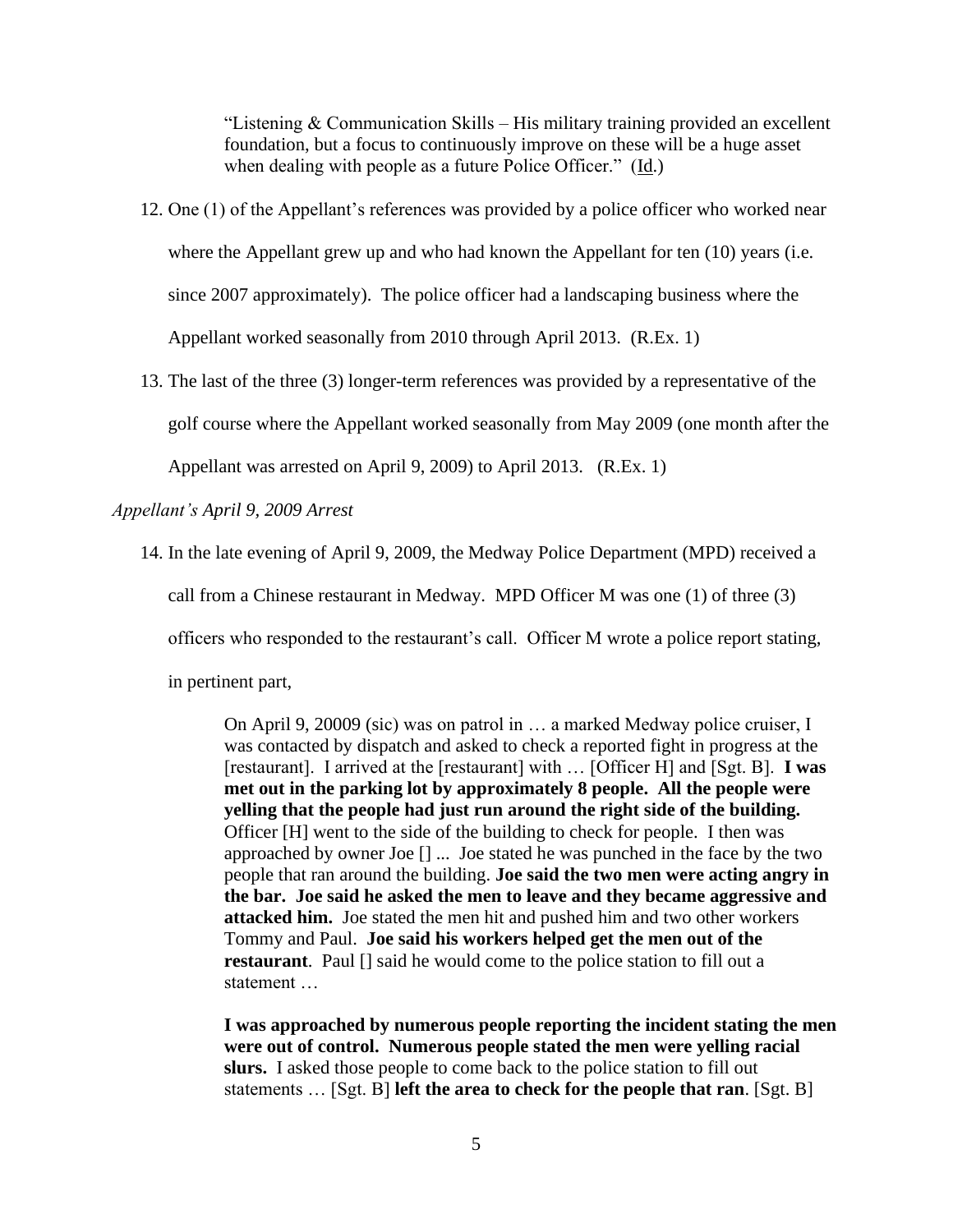reported two young men walking by [street address]. I immediately left the [restaurant] parking lot and drove to his location. **I spoke with the two men later identified as [Mr. H][street address and date of birth] and Kevin Davis** [street address and date of birth]. I noticed both men were wearing sneakers that were full of mud. Both men had the bottom of their pants wet and muddy. I asked the men where they were coming from. [Mr. H] stated I can't lie we were at the [restaurant] and got into a fight. I [Mr. H] (sic) what had happened. [Mr. H] said the people in the bar were trying to beat us up. [Mr. H] was unsteady on his feet and had thick slurred speech. **I then asked Kevin what had happened. Kevin said "they just tried to beat us up".** I asked Kevin who he was talking about. Kevin said "the people that work there".

**I explained to Kevin and [Mr. H] that we had received a different story from numerous people at the bar and that they were being placed under arrest… I had three people come to the station and fill out statements**. Paul [owner] … [KH] …, and [AB] … See attached statements. **All the statements reported that [Mr. H] and Kevin were yelling racial slurs during the attack**. [Mr. H] was charged with 3 counts of c265s39 A&B to intimidate for race/religion, c 272s53 disorderly conduct, c 272s53 disturbing the peace. Kevin Davis was charged with 3 counts c 265s39 A&B to intimidate for race/religion, c 272s53 disorderly conduct, c272s53 disturbing the peace." (R.Ex. 2)(emphasis  $added<sup>6</sup>$ 

15. Mr. AB's handwritten statement the night of the fight reported, in pertinent part,

" …I see 2 individuals whom I recognized as [restaurant] staff (they were of Asian descent pinning down a white male individual with red hair [further physical description of Appellant] … As he was pinned a third staff member was punching him in the face. Once both got kicked out they started yelling racist remarks (i.e.: chinks) to the staff and trying to get them to come out so they … would fight them ...." (R.Ex. 5)

16. Ms. KH's handwritten statement the night of the fight reported, in pertinent part,

" … While I was [at the restaurant] I observed 2 gentlemen giving the bartender a very hard time. I was standing at the door while one of the larger gentlemen proceeded to tell 'Joe' (the owner' (sic) that he had paid for his drink. Joe told him to finish his drink and leave with his other friend. The shorter gentlemen (sic) proceeded to push Paul 'one of the waiters'. Joe jumped in trying to stop the altercation. The two gentlemen would not stop and had to be dragged out of the bar. Once outside I stood in front of the door and would not let them back in, so one of them spit on me. I still stood my ground and would not let them back in the bar. Finally they proceded (sic) to the back of the bar while yelling racial slurs (sic) at the bartenders like gook and Chinese m ….. f….." (R.Ex. 6)

<sup>6</sup> There is no evidence in the record regarding the result of the charges against Mr. H.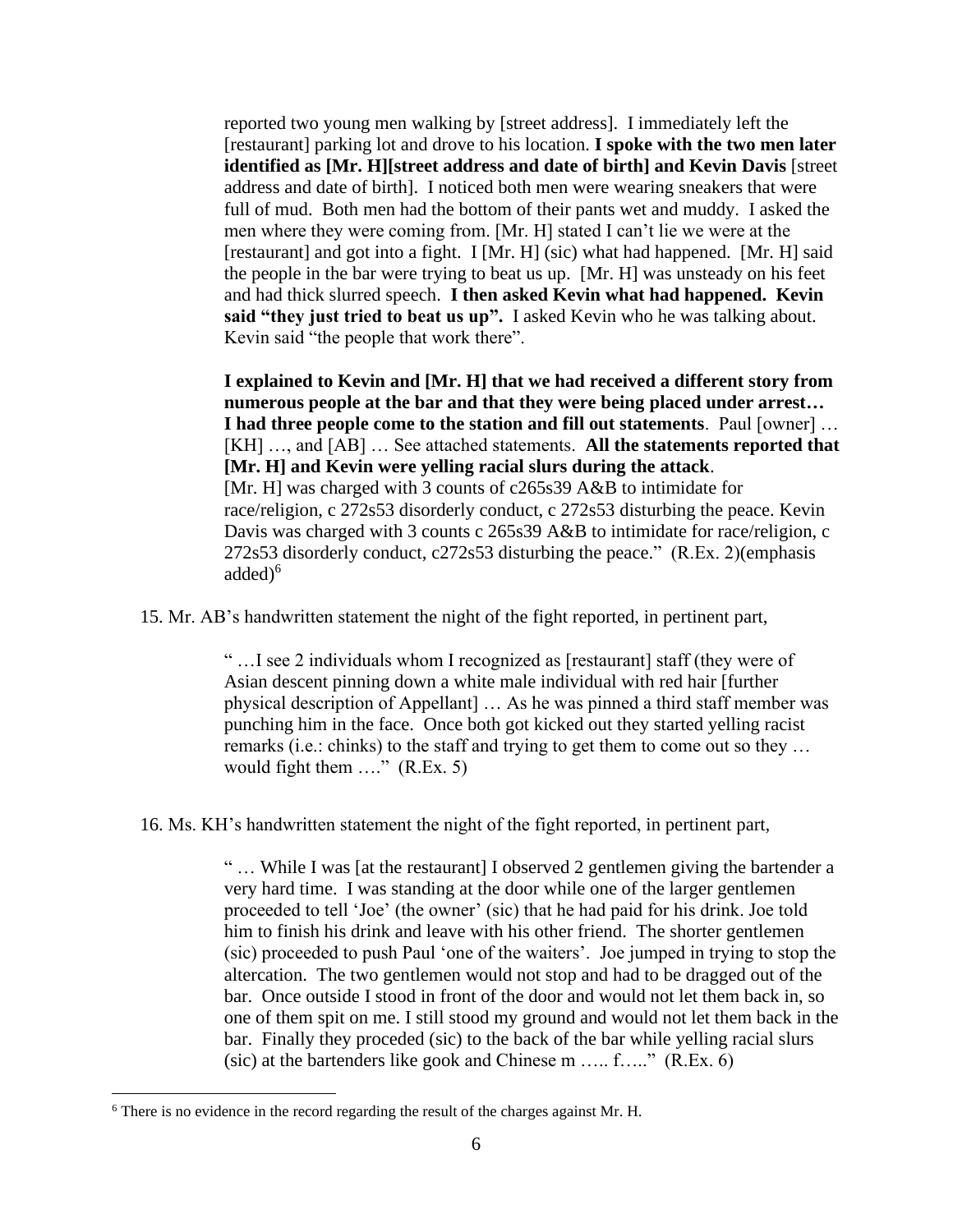17. The April 10, 2009 handwritten statement of Paul, the restaurant owner who was working at the restaurant that night, states, in pertinent part,

> " …And they [the Appellant and his friend] both got real upset about been (sic) 'cut off'. They are acting even worse and enough to get Joe [] & Tommy[]'s attention. Joe and Tommy try (sic) to ask them to leave. One of them pushed Tommy on the floor and I went out of the bar and pulled him off Tommy, and pushed his (sic) out of the restaurant. He was physically refused (sic) to leave, try to push and throwing punches. But the worse (sic) is saying discrimination (sic) words such as "you chin" (sic) "you egg roll". …." (R.Ex. 7)

18. The Appellant was prosecuted for the charges against him. His attorney in those matters retained the services of an investigator who obtained the typed, notarized statements of the three (3) restaurant victims on the investigator's stationery on January 29, 2010. In his January 29, 2010 typed statement, Paul, (the only brother to submit a handwritten statement to the police on April 10, 2009; *supra*), confirmed information in the MPD police report that the Appellant and his friend sat at a restaurant table and bought alcoholic beverages, that two (2) young women with the Appellant and his friend were asked to leave because they were underage, that the Appellant and his friend were angry the women had to leave, that the Appellant and his friend became aggressive, that the Appellant and his friend moved to the bar, that they were asked to leave, that they refused to leave, that a physical struggle ensued, that the three (3) restaurant staff victims had to push the Appellant and his friend to leave, and that the Appellant and his friend both yelled racist slurs at the staff members. However, in the January 29, 2010 typed statement that he signed, Paul denied that he was physically hurt at the incident, contrary to what his brother Joe told police on April 9, 2009 and added that he did not want to go to court to press charges but he wanted a no trespass notice against the Appellant and his friend. (R.Ex. 20)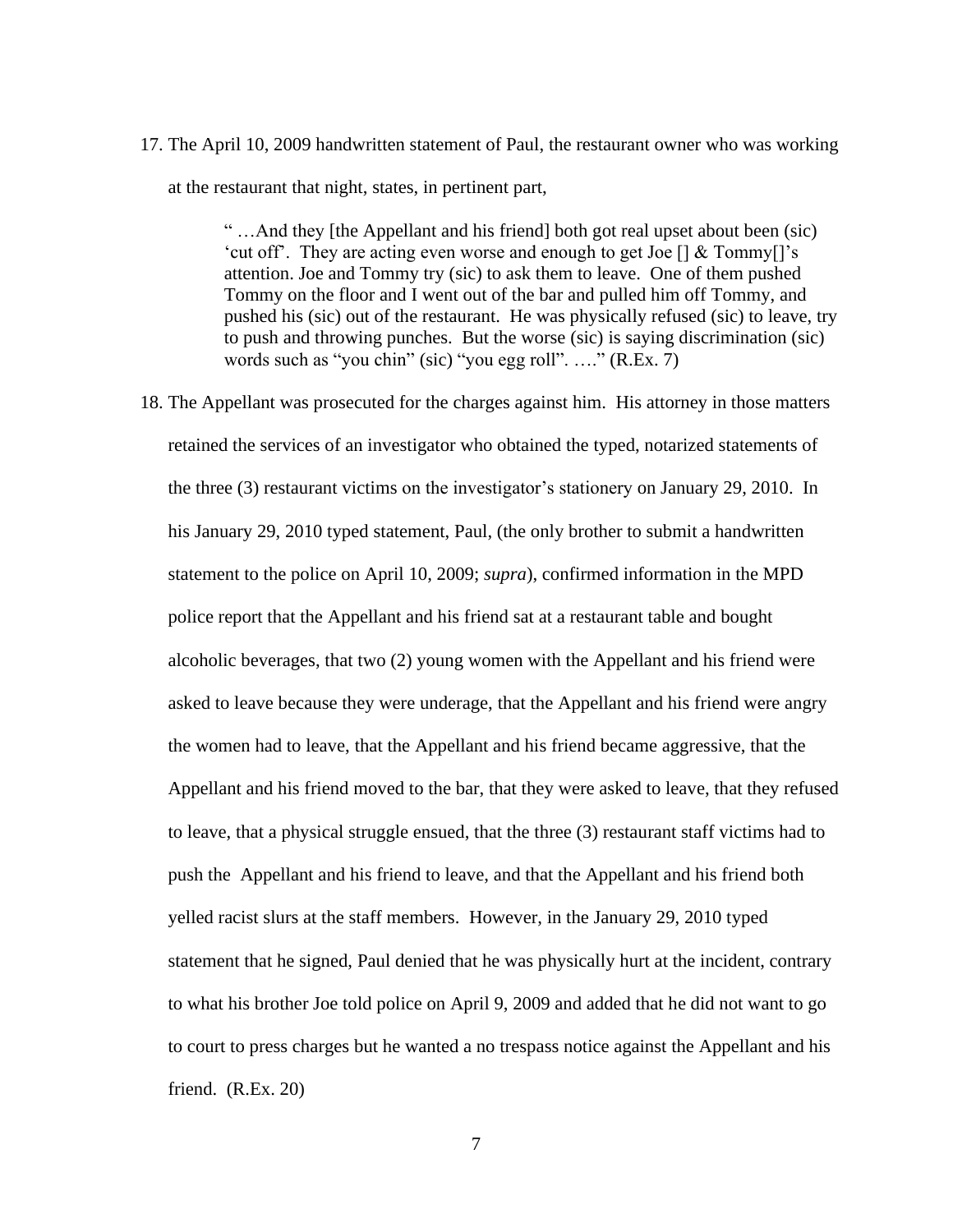- 19. On January 29, 2010, Tommy (another of the three (3) restaurant victims) also signed a typed notarized statement on the investigator's stationery confirming the MPD report that he saw that his brothers were having problems with the Appellant and his friend, that they were getting loud, that he went to help out, that one of the people at the bar pushed him and a scuffle ensued and Tommy and his brothers brought the Appellant and his friend outside. Tommy's typed statement added that he was not injured during the scuffle and that he did not want to press criminal charges. (A.Ex. 19)
- 20. Joe (the third restaurant victim) also signed a typed, notarized and detailed statement on the investigator's stationery on January 29, 2010, confirming the police report, noting that the Appellant and his friend were angry at the bar, that the bartender denied them further alcoholic beverages, that they became aggressive and attacked the owners, and that it required all three (3) victims to push the Appellant and his friend out of the restaurant, and adding significant detail. For example, Joe's typed statement stated that the Appellant and has friend came into the restaurant, ordered a scorpion bowl, two (2) young women came in and sat with the Appellant and his friend, the staff checked the women's IDs and asked them to leave because they were underage, that the Appellant and his friend became angry and sat at the bar, that when the bartender refused to serve them any more alcoholic beverages they grew more angry, that they were asked to leave and that Joe and his two (2) brothers had to push the Appellant and his friend to leave while the Appellant and his friend yelled racist slurs. Joe added to the typed statement that he and his brothers were not injured, they did not want to press charges and that he and his brothers just wanted the Appellant and his friend to stay away from the restaurant. (R.Ex. 8)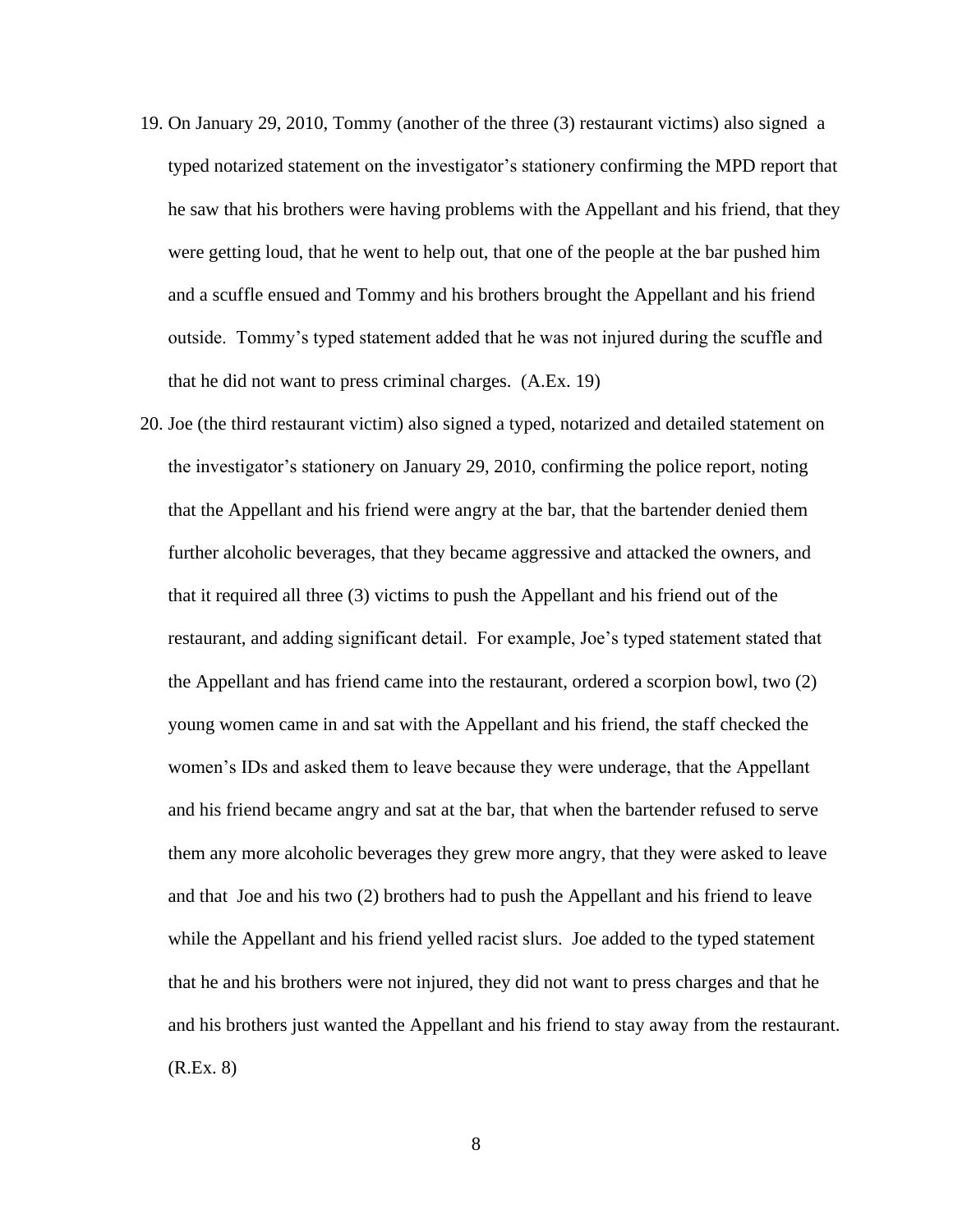- 21. In March 2010, the Appellant admitted to sufficient facts (that such facts could establish a guilty finding) to the charge of assault (a reduction of one (1) charge of assault and battery to intimidate), which was continued without a finding (CWOF) for six (6) months and the Appellant was ordered to perform thirty-two (32) hours of community service, write a letter of apology to the victims and permanently stay away from the restaurant. The remaining charges were dismissed. (R.Exs. 11, 12, 13, 14 and 15).
- 22. The Appellant's letter of apology is undated but it was date-stamped by the Court April 6,
	- 2010. The letter stated,

"To the owners of the Medway [] Restaurant:

In April of 2009 myself, and a friend of mine were involved in an altercation with the bar of your establishment. The altercation has recently been resolved by the Norfolk District Court in which I was told by the Court to reach you through a letter of apology. I am sorry for what occurred that Thursday night in April a year ago. It disturbed your place of business, and disturbed the other customers that were enjoying your establishment. Both my friend and I feel deeply sorry for the trouble that occurred between not only you, but your other customers that you were servicing that night. I will respect the decision that you have made for my friend and I to remain off the Medway [] Restaurant property. Again I am deeply sorry for the actions I took during the incident that occurred at your established place of business. Sincerely,

 $\prod$ Kevin Davis" (R.Ex. 16)

*Appellant's Application for Employment at BPD*

23. The Appellant took and passed the 2015 civil service examination for police officer.

(Administrative Notice: information provided by the state's Human Resources Division

(HRD)

24. In or around February 2017, the Appellant's name appeared on Certification # 04401 for consideration for the position of Boston police officer. (Testimony of Driscoll; R.Ex. 18)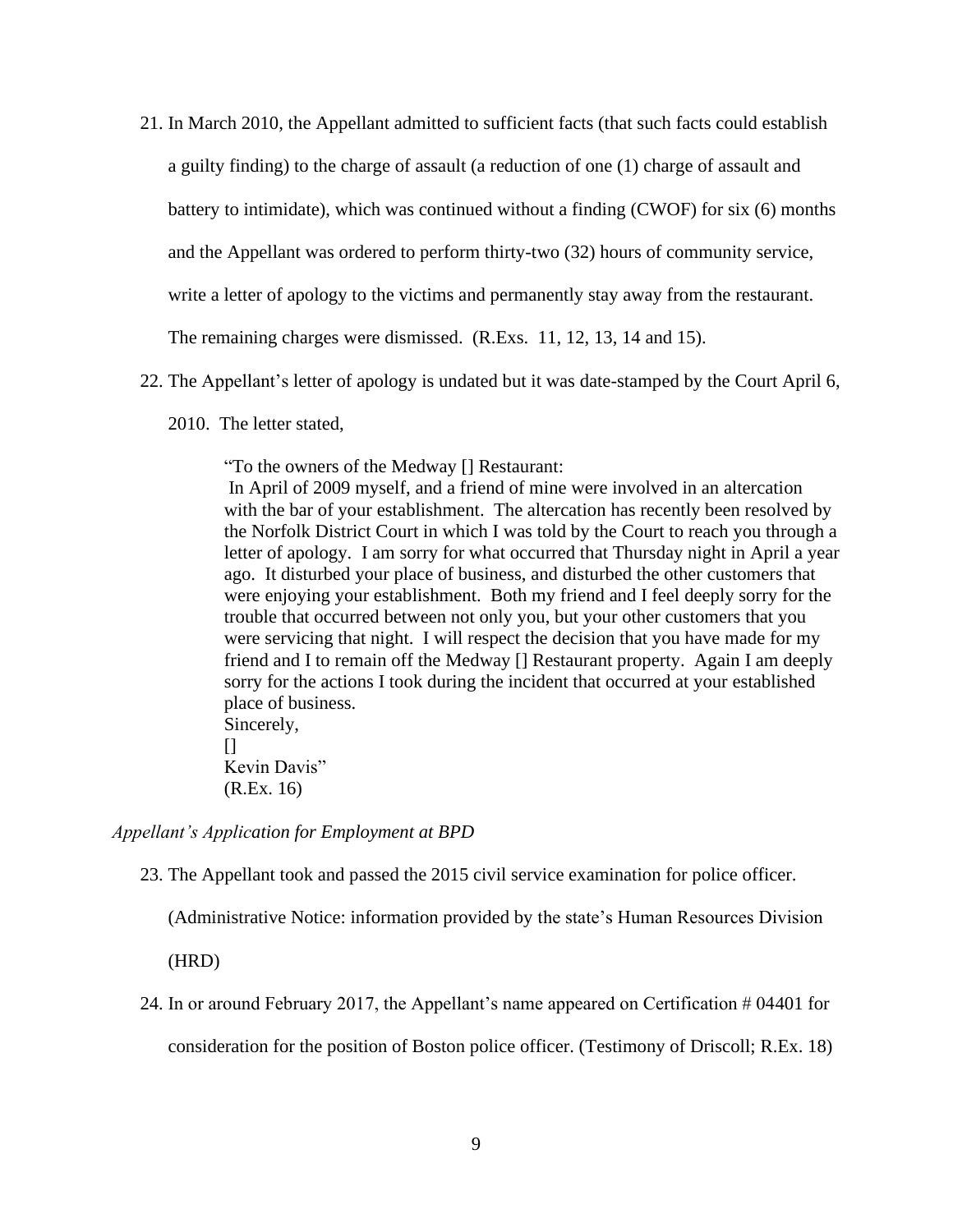- 25. Pursuant to the BPD's usual process, after the Appellant signed the list indicating his interest in the position of Boston police officer, he attended an orientation session at which applicants receive the police officer application package to complete. *(*Testimony of Driscoll and Antunez)
- 26. On March 4, 2017, the Appellant appeared for orientation where Det. Antunez conducted his standard orientation presentation explaining the application and emphasizing truthfulness. *(*Testimony of Antunez*)*
- 27. The "Student Officer Application Instructions" of the application, informed candidates that "all information must be true and accurate. Supplying false or misleading information or omitting information will result in rejection of your application and dismissal from employment." *(*R.Ex. 1*)*
- 28. On March 18, 2017, the Appellant signed, initialed, or printed his name in multiple sections on the notarized form indicating that every answer is "full, true, and correct in every respect<sup>[]"</sup> (R.Ex. 1) and affirmed that he was aware that "willfully withholding information … will be the basis of rejection of my application or dismissal from the [BPD] and removal from the Civil Service List of eligibility." (Id.)
- 29. Det. Antunez was assigned to conduct the Appellant's background investigation. (Testimony of Driscoll) When the Appellant returned to the BPD to be interviewed by Det. Antunez, they reviewed the Appellant's application in depth. *(*Testimony of Antunez)
- 30. After the interview, Det. Antunez conducted a background investigation of the Appellant, which included a criminal record check for the State of Massachusetts, an out of state criminal record check, a search for police reports in and outside of Boston, and a review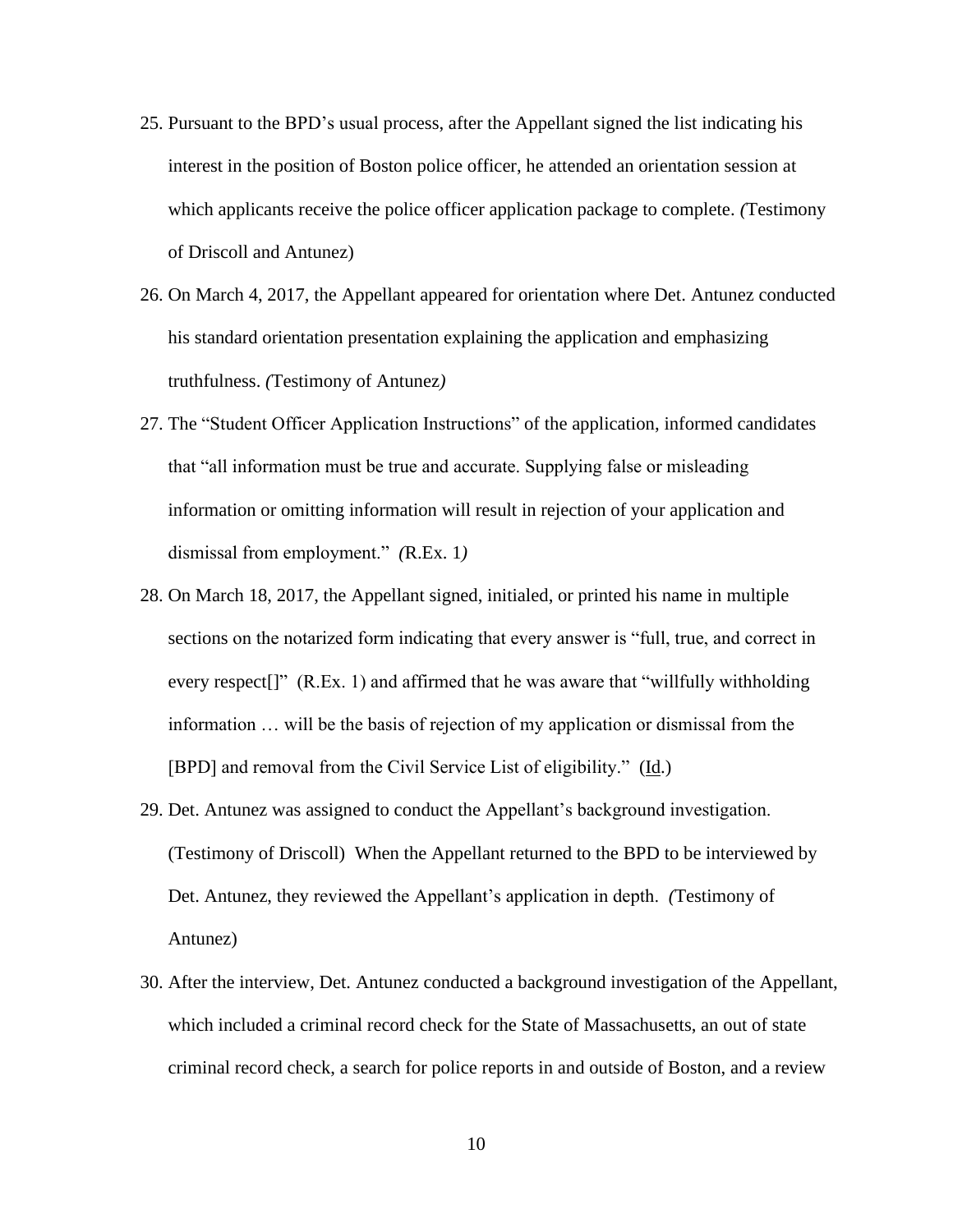of the Appellant's driver history and credit report. (Testimony of Antunez; R.Exs. 14 and 15) In the course of conducting this background investigation, Det. Antunez found out about the Appellant's arrest in 2009. (Testimony of Antunez; R.Exs. 4, 13, 14 and 15)  $Id.$ )

- 31. Det. Antunez obtained a copy of the MPD police report regarding the events on April 9, 2009 and handwritten witness statements submitted to the police on April 10, 2009. (R.Exs. 4 and 14)
- 32. In reviewing the Appellant's application, Det. Antunez noted that in response to question one (1) on page 34 of 46 "have you ever been involved in a physical altercation after consuming alcohol?" , the Appellant checked the box labeled "yes." (R.Ex. 1)
- 33. Det. Antunez also noted that the Appellant also answered "yes" in response to question 3 on page 34 of the application, "have you ever been taken into protective custody?" (R.Ex. 1) Near the bottom of page 34, the applicant is instructed "if you answered 'yes' to any question, explain the incident(s) below or on a separate sheet of paper." (Id.)
- 34. In a combined response to both questions 1 and 3, the Appellant wrote in his application, "[i]n April 2009, I was involved in a bar fight with a friend at Medway. After the altercation, me and my friend were walking home, at which time a Medway police officer stopped me and my friend and placed us under arrest. We were later released on bail later that night."  $(R.Ex. 1)$
- 35. On March 30, 2017, Det. Antunez spoke to MPD Officer H, who was involved with Officers M and B in responding to the restaurant's call on April 9, 2009. MPD Officers M and B had since retired. Officer M was the reporting officer. Officer H told Det. Antunez that he vaguely recalled taking witnesses' statements on the night of the April 9,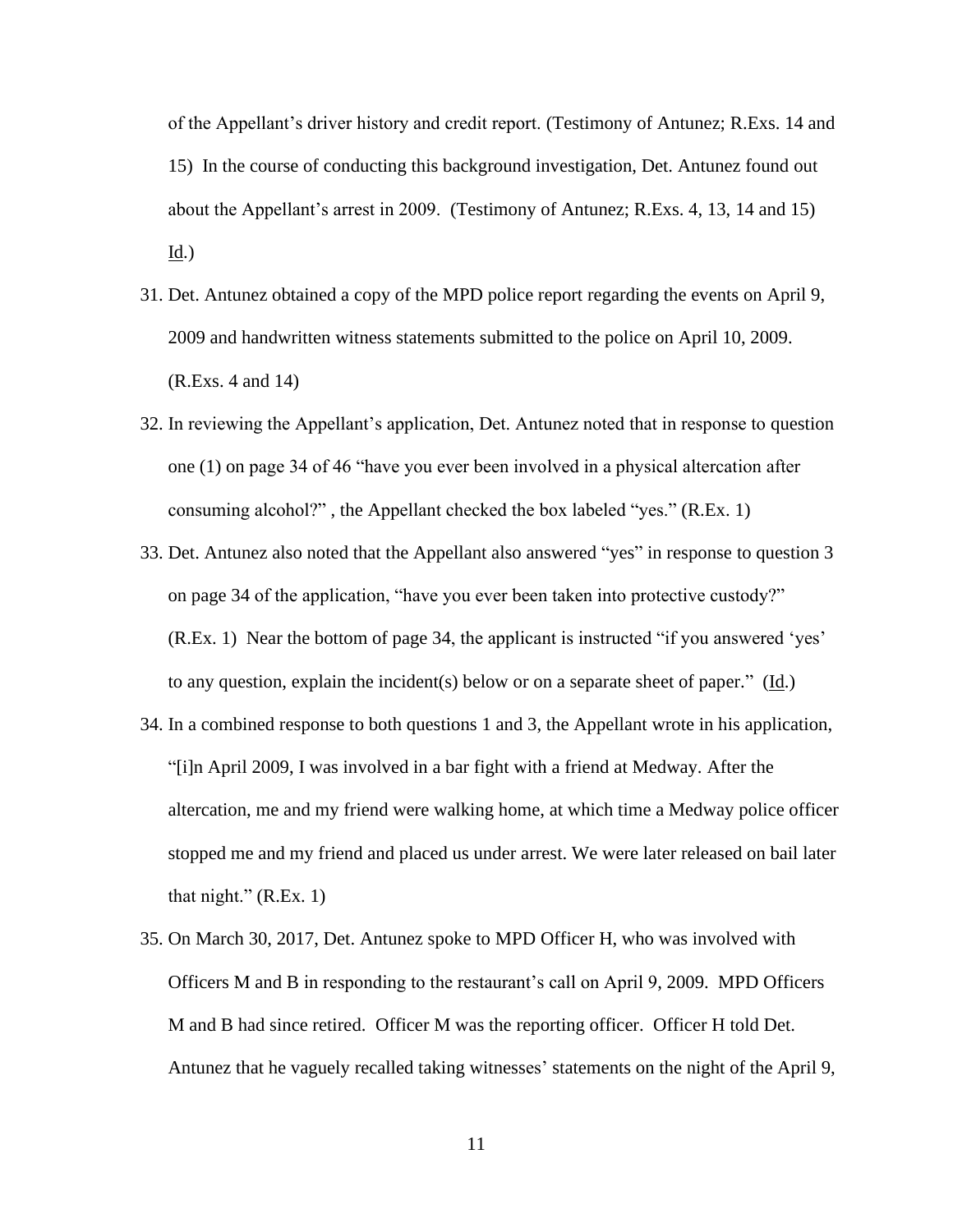2009 incident. On March 31, 2017, Officer H sent Det. Antunez supporting documents from the MPD. (R.Ex. 14)

36. Noticing that the Appellant's initial explanation on page 34 of the application lacked

many of the details provided in the MPD police documents, Det. Antunez asked the

Appellant to provide an updated, more thorough explanation of the events on April 9,

2009. (R.Exs. 1 and 4; Testimony of Antunez)

37. Det. Antunez wrote in his April 20, 2017 Privileged and Confidential Memorandum

(PCM) about the Appellant, in part,

"The numerous [witness] statements described the applicant and his friend as verbally and physically abusive (yelling racial slurs as well as punching and spitting). The statements also quoted some of the racial slurs used such as 'Chink, Gook and Egg Roll.' In addition to the facts described in the police report, the hand written statements gave more details.

The applicant and his friend arrived to the restaurant with two underage girls. Once carded by staff, the girls were asked to leave. The girls did leave and the applicant and his friend remained. One witness stated they believed this initiated both men's anger.

After consuming a couple of drinks, and because the men's anger appeared to escalate, they were asked to leave. At this point, the physical altercation took place. During the physical altercation, both men were forced outside and the Medway Police were contacted. Both men initially remained outside challenging staff to another physical altercation while using racial slurs. They later left prior to police arrival, but were eventually arrested." (R.Ex. 14)

Det. Antunez also obtained the Wrentham District Court docket information indicating

that the Appellant had accepted a plea bargain reducing the criminal charges to a simple

assault which was continued without a finding for six (6) months and the remaining

charges were dismissed. On March 31, 2017, Det. Antunez contacted the Appellant and

asked him to produce an added written explanation with the information the Appellant

had omitted regarding his use of racial slurs and his arrest for assault and battery for

intimidation based on race. (Id.)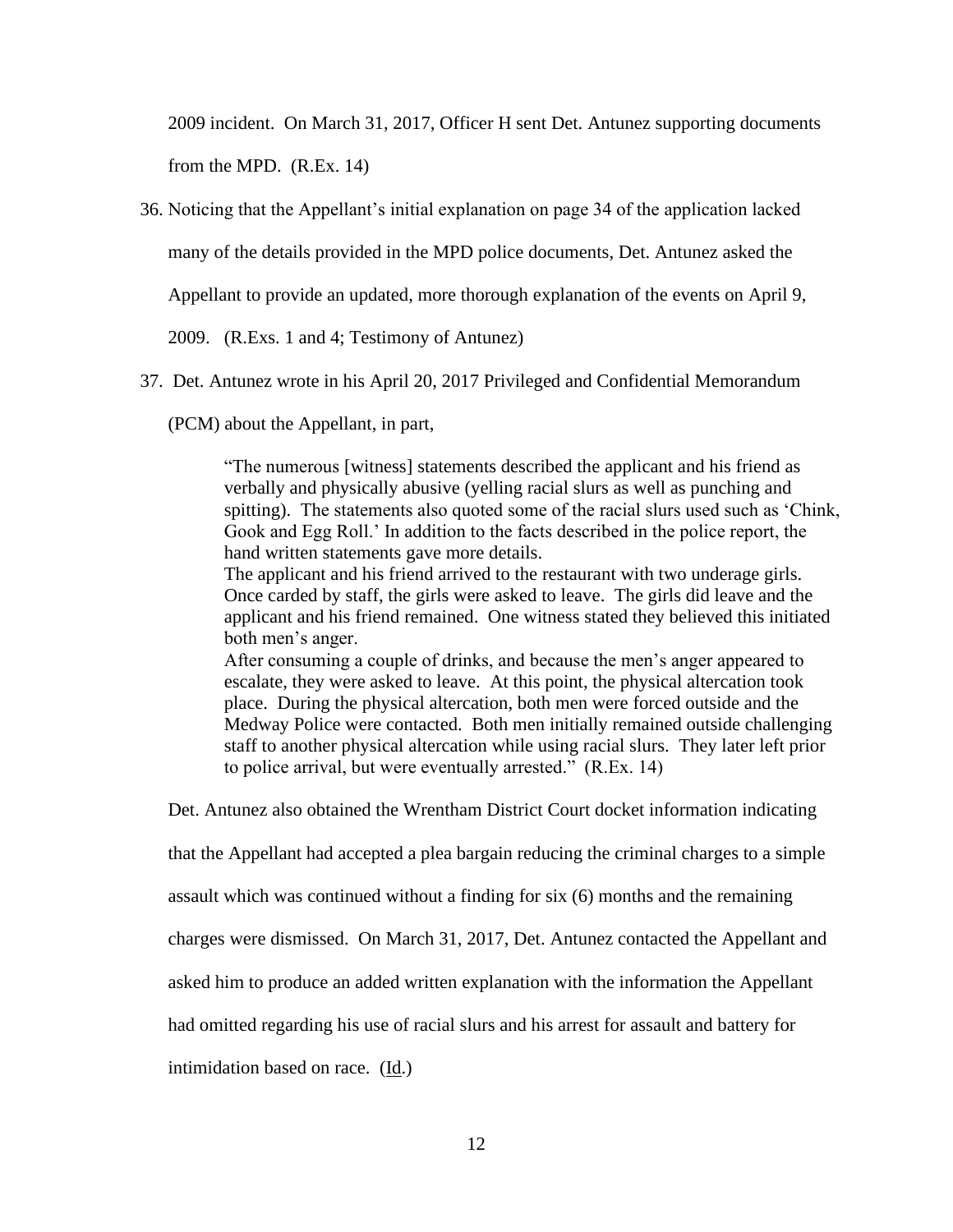38. On March 31, 2017, the Appellant submitted to Det. Antunez an updated explanation of

the April 9, 2009 incident stating,

On the night of April 9, 2009 I was involved in a fight at the Medway [restaurant] in Medway, MA along with one of my friends. **We had been with a larger group of people at first who I had walked out to their cars** with, and when I came back from outside the restaurant I went to go get the friend I had come with, **I began to see an altercation between my friend and the bartender**. **A fight ensued with the gentlemen (sic) behind the bar and the other restaurant workers and owners. My friend and I pushed our way out into the parking lot. We left the scene and started to walk our way home**. While walking home we were stopped by patrolman [M] of the Medway Police Department, and he asked us what had happened at the Medway [restaurant], and we explained what had happened. He placed us under arrest and I was charged with three counts of assault and battery for race/religion, one charge of disorderly conduct, and one charge of disturbing the peace. He explained to us the reason as to why we were being charged with the assault and battery for race/religion was due to us using racial slurs during the altercation. The case was heard at Wrentham District Court. The charges of assault and battery for race/religion were reduced to assault, disorderly conduct, and disturbing the peace. I plead (sic) to sufficient facts of the assault, disorderly conduct, and disturbing the peace. I received six months (sic) probation, never return to the Medway [restaurant], thirty-two hours of community service, and wrote a letter of apology to the Medway [restaurant]. I also was ordered to pay a fifty dollar fine for each month of probation. I completed all terms of my probation, and the case was dismissed as of September 21, 2010." (R.Ex. 3)(emphasis added)

- 39. Detective Antunez presented the facts of his investigation to the BPD hiring Roundtable on April 20, 2017, along with a copy of his PCM that contained the facts he had uncovered. (Testimony of Antunez; R.Ex. 14)
- 40. The Roundtable directed Det. Antunez to attempt to obtain a copy of the apology letter the Appellant had been ordered by the Court to write to the restaurant victims and to attempt to locate and speak to additional witnesses who had made statements to police regarding the April 9, 2009 incident. (Testimony of Antunez, R.Ex. 15)
- 41. Det. Antunez obtained a copy of the apology letter with the Appellant's assistance.

(Testimony of Antunez, R.Exs. 15 and 16)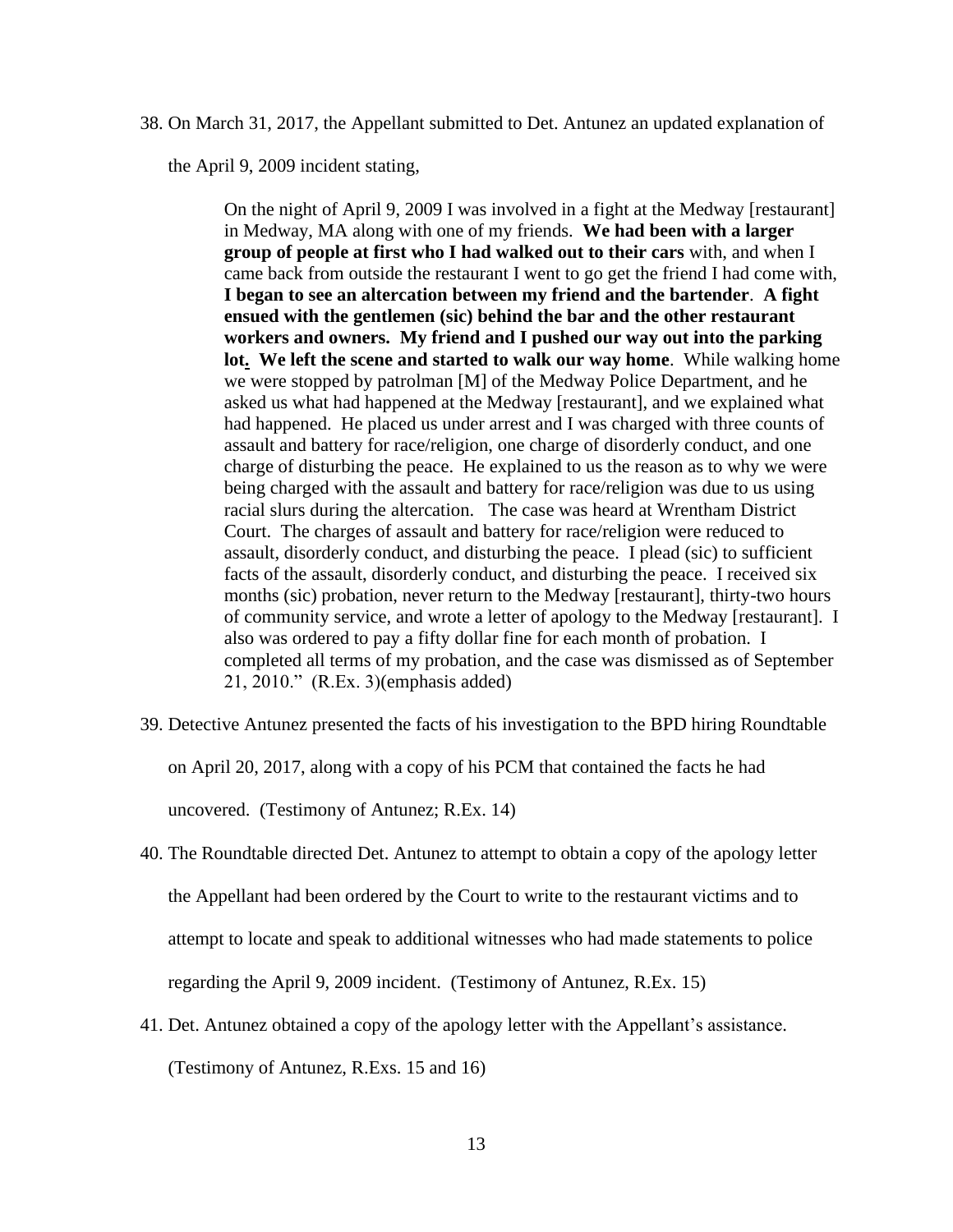- 42. One of the three (3) brothers working at the Medway restaurant told Det. Antunez that he never received the Appellant's written apology, that he did not recall the details of the April 9, 2009 events, he had "forgiven" the Appellant and he asked that the BPD "not allow the matter to negatively affect Kevin Davis's chances." (R.Ex. 15) Det. Antunez was unable to get in touch with additional witnesses. (Id.)
- 43. On April 27, 2017, Det. Antunez presented to the Roundtable the facts found as a result of his additional investigation and his updated PCM. (Testimony of Antunez, R.Exs. 15 and 16)
- 44. The Roundtable was concerned about the Appellant's aggressive actions on April 9, 2009 because police officers must be able to deescalate tense situations and also because of the racial slurs attributed to him. Boston is a diverse community and officers must be free of bias and be able to treat all members of the community consistently, in a fair manner.

(Testimony of Driscoll)

45. In a letter dated August 31, 2017, Ms. Driscoll informed the Appellant of the decision to

bypass him for original appointment stating, in pertinent part,

" …As detailed herein, the [BPD] has significant concern with your violent and offensive conduct on April 9, 2009, which resulted in criminal charges against you. In addition, the [BPD] is concerned with your reporting of the April 9, 2009 incident on your application.

On April 9, 2009, while at a Chinese restaurant in Medway with a friend, you engaged in criminal conduct. Witnesses informed the responding Medway police officers, that you and your friend arrived at the restaurant with two (2) underage females. The underage females were asked to leave the establishment. After consuming a few alcoholic beverages, you and your friend became out of control, angry, and aggressive. You and your friend punched the owner and two (2) employees and were spitting at people. You and your friend yelled a number of offensive racial slurs while attacking restaurant staff. After being forced out of the establishment, you remained outside with your friend for a short period of time challenging staff to another physical altercation while using racial slurs. After leaving the scene with your friend, you were located and placed under arrest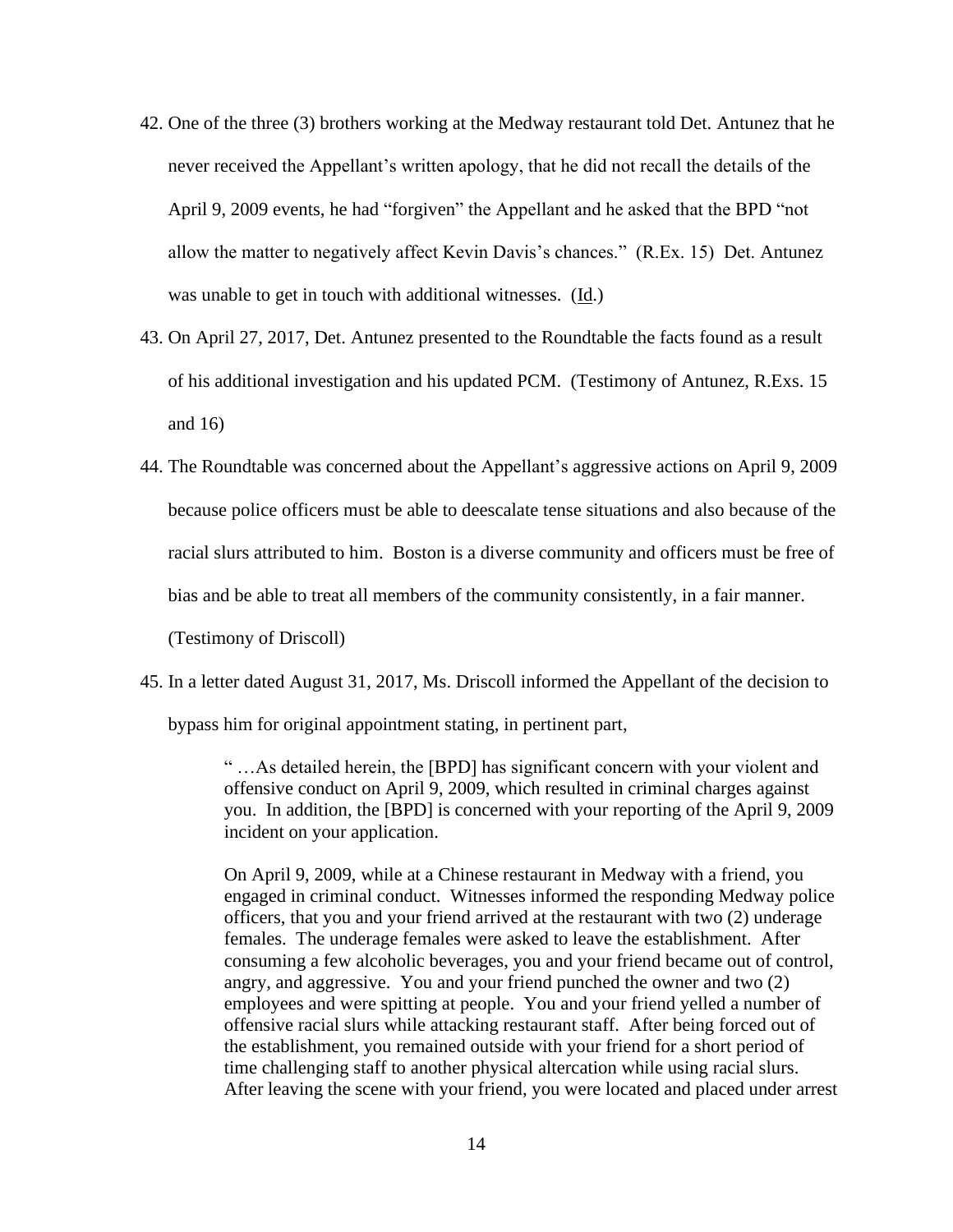… and charged with five (5) criminal offenses. You admitted to sufficient facts with respect to the criminal charge of Assault and received a six  $(6)$  month continuance without a finding.

… the [BPD] believes that you provided incomplete and inaccurate information regarding your April 9, 2009 conduct to downplay the egregiousness of your actions. This is concerning because truthfulness is an essential job requirement for a police officer. This is concerning because truthfulness is an essential job requirement for a police officer. When an officer is found to be untruthful, it damages the officer's ability to testify in future court proceedings. … As a result, the untruthfulness identified in your application, as well as the other concerns detailed herein, deems you unsuitable for employment as a Boston police officer. …." (R.Ex. 18)

46. The BPD selected 130 candidates in the hiring cycle involved in this case, 110 of whom

were ranked below the Appellant on the pertinent Certification. (Stipulation)

47. The Appellant filed the instant appeal. (Administrative Notice)

48. The Appellant did not testify on his own behalf at the hearing in this matter.

*(*Administrative Notice*)* 7

# *Applicable Law*

G.L. c. 31, § 27 states, in pertinent part, that a bypass occurs,

… [i]f an appointing authority makes an original or promotional appointment from a certification of any qualified person other than the qualified person whose name appears highest, and the person whose name is highest is willing to accept such appointment, the appointing authority shall immediately file with the administrator a written statement of his reasons for appointing the person whose name was not highest ….  $(\mathrm{Id.})^8$ 

The HRD Personnel Administrator Rules (PAR) address bypasses, providing, in part,

… Upon determining that any candidate on a certification is to be bypassed, as defined in Personnel Administration Rule .02, an appointing authority shall, immediately upon making such determination, send to the Personnel Administrator, in writing, a full and complete

 $7$  At the pre-hearing conference, the Appellant, appearing pro se, admitted to making racially insensitive remarks during the April 9, 2009 incident.

<sup>&</sup>lt;sup>8</sup> In 2009, the state's Human Resources Division (HRD) delegated to certain municipalities, including Boston, a number of hiring functions that it previously performed. As a result, the delegated municipalities are required to maintain appropriate records of their bypasses.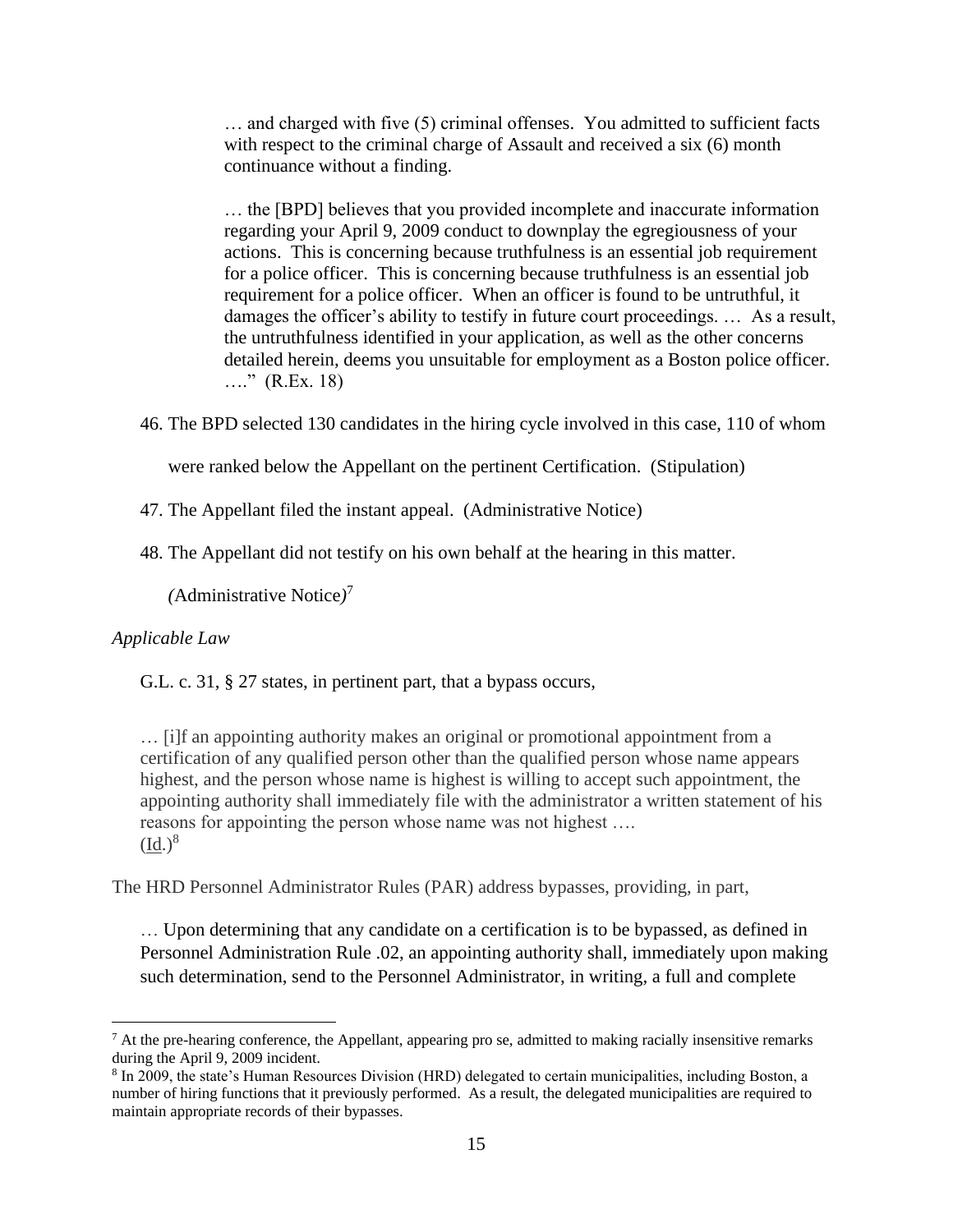statement of the reason or reasons for bypassing a person or persons more highly ranked, or of the reason or reasons for selecting another person or persons, lower in score or preference category.  $\ldots$  (PAR.08(4))

Effective 2009, HRD has delegated pertinent parts of this function to the vast majority of appointing authorities, including Boston.

Upon an appeal of a bypass by a candidate for employment, the appointing authority has the burden of proving by a preponderance of the evidence that the reasons stated for the bypass are justified. Brackett v. Civil Serv. Comm'n, 447 Mass. 233, 241 (2006). Reasonable justification is established when such an action is "done upon adequate reasons sufficiently supported by credible evidence, when weighed by an unprejudiced mind, guided by common sense and correct rules of law." Comm'rs of Civil Serv. v. Mun. Ct., 359 Mass. 211, 214 (1971)(quoting Selectmen of Wakefield v. Judge of First Dist. Ct. of E. Middlesex, 262 Mass. 477, 485 (1928)).

An appointing authority may use any information it has obtained through an impartial and reasonably thorough independent review as a basis for bypass. *See* City of Beverly v. Civil Serv. Comm'n, 78 Mass.App.Ct. 182, 189 (2010). In its review, the commission is to "find the facts afresh, and in doing so, the commission is not limited to examining the evidence that was before the appointing authority." Id. at 187 (quoting City of Leominster v. Stratton, 58 Mass.App.Ct. 726, 728, *rev. den.,* 440 Mass. 1108 (2003)). However, the commission's work "is not to be accomplished on a wholly blank slate." Falmouth v. Civil Serv. Comm'n, 447 Mass. 814, 823 (2006). Further, the commission does not ignore the previous decision of the appointing authority, but rather "decides whether there was reasonable justification for the action taken by the appointing authority in the circumstances found by the commission to have existed when the appointing authority made its decision." Id. at 824 (quoting Watertown v. Arria, 16 Mass.App.Ct. 331, 334, *rev. den.*, 390 Mass. 1102 (1983)).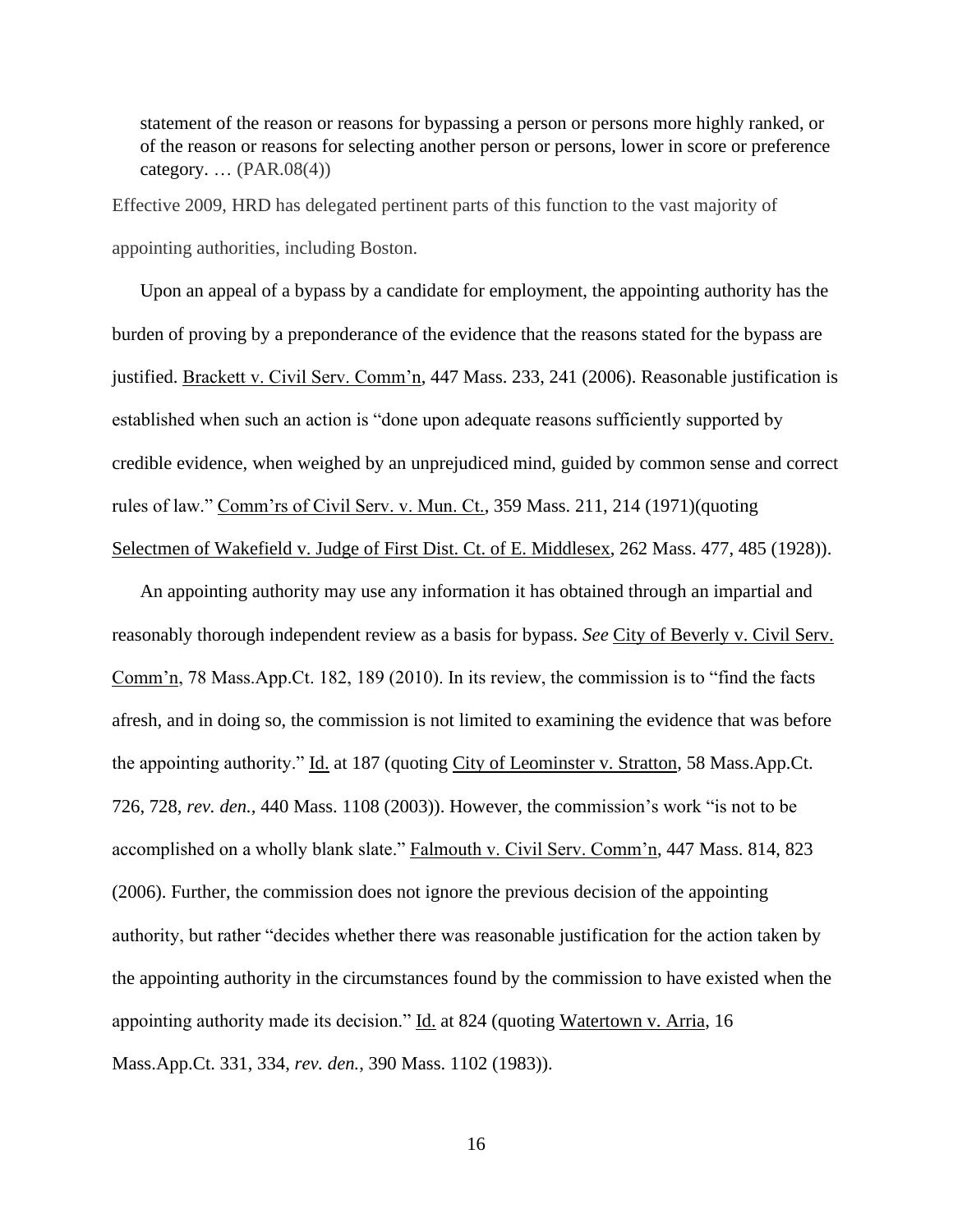In deciding an appeal, the commission "owes substantial deference to the appointing authority's exercise of judgment in determining whether there was reasonable justification" for the bypass. Beverly, 78 Mass.App.Ct. at 188. The Commission should not substitute its own judgment for that of an appointing authority. Id. (citing Sch. Comm'n of Salem v. Civil Serv. Comm'n, 348 Mass. 696, 698-99 (1965)); Debnam v. Belmont, 388 Mass. 632, 635 (1983); Comm'r of Health & Hosps. of Boston v. Civil Serv. Comm'n, 23 Mass.App.Ct. 410, 413 (1987)). Rather, the Commission is charged with ensuring that the system operates on "basic merit principles." Mass. Ass'n of Minority Law Enforcement Officers v. Abban, 434 Mass. 256, 259 (2001).

The deference that the Commission owes to the appointing authority is "especially appropriate" in respect to the hiring of police officers. Beverly, 78 Mass.App.Ct. at 188. The Commission is mindful of the standard of conduct expected of officers of the law. *See* Dumeus v. Boston Police Dep't, 24 MCSR 124 (2014) (finding that a police officer must be a model of good citizenship). An officer of the law "carries the burden of being expected to comport himself or herself in an exemplary fashion." Mclsaac v. Civil Serv. Comm'n, [38 Mass. App. Ct. 473,](http://sll.gvpi.net/document.php?id=sjcapp:38_mass_app_ct_473) 474 (1995). Police officers "voluntarily undertake to adhere to a higher standard of conduct than that imposed on ordinary citizens." Attorney General v. McHatton, [428 Mass. 790,](http://sll.gvpi.net/document.php?id=sjcapp:428_mass_790) 793 (1999). Therefore, the appointing authority can give some weight to an applicant's criminal record when making its hiring decisions. Thames v. Boston Police Dep't, 7 MCSR 125, 127 (2004).

A court's continuance of a criminal case without a finding (CWOF) is defined by the Massachusetts Court System Glossary as follows,

In a criminal case, if a judge finds there is enough evidence to support a finding of guilt, he or she can continue the case for a period of time without making a guilty finding. The charges will be dismissed without a finding of guilt at the end of that period if the defendant complies with any conditions imposed. …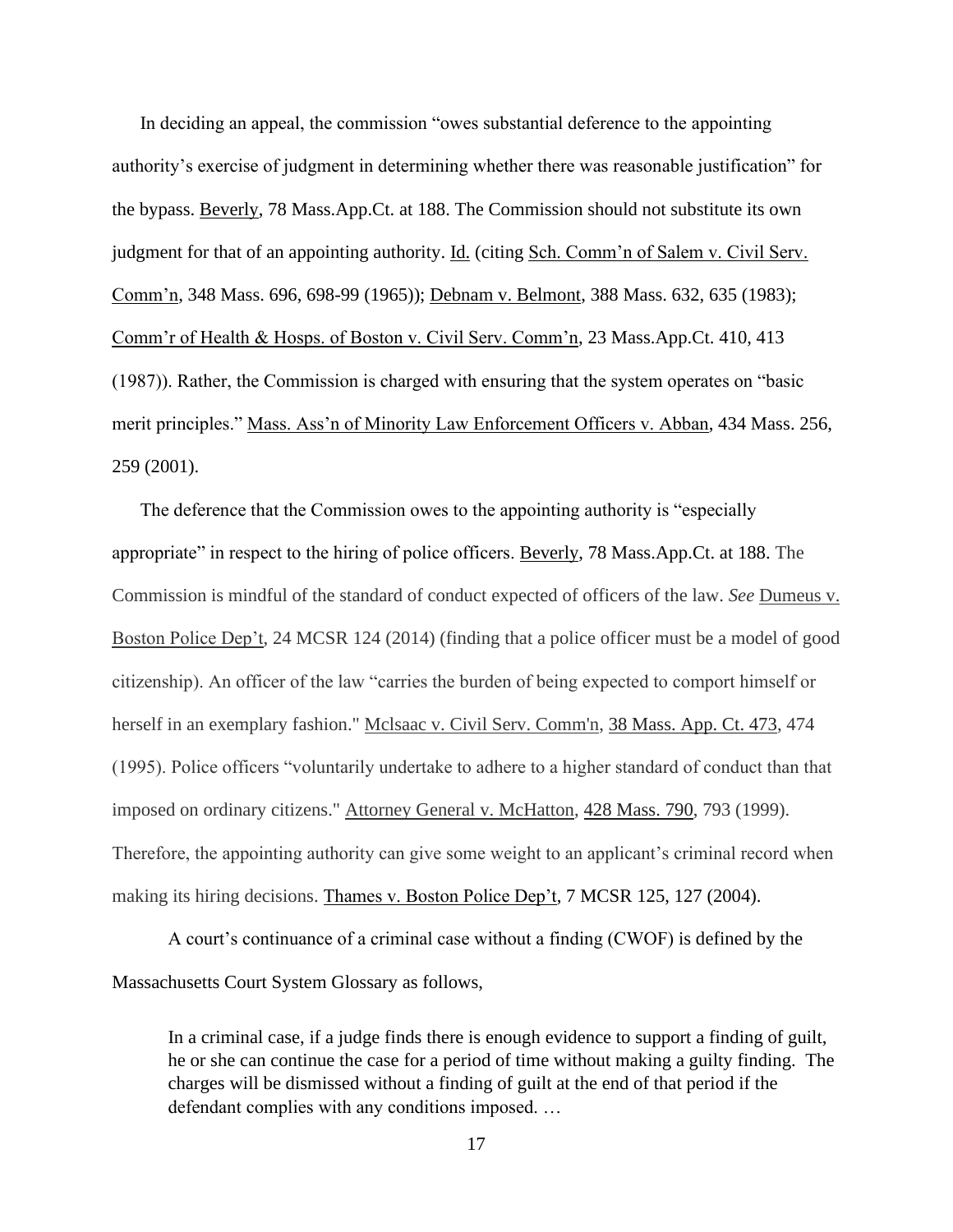(Id., Administrative Notice, [http://www.mass.gov/courts/selfhelp/court-](http://www.mass.gov/courts/selfhelp/court-basics/glossary.html)

[basics/glossary.html,](http://www.mass.gov/courts/selfhelp/court-basics/glossary.html) 1/30/17)

The role of the Commission, while very important, is limited in scope to deciding whether "the Appointing Authority has sustained its burden of proving that there was reasonable justification for the action taken by the Appointing Authority." City of Cambridge v. Civil Serv. Comm'n, 43 Mass.App.Ct. 300, 303 (1997); *see also* City of Leominster v. Stratton, 58 Mass. App. Ct. 726, 728 (2003); Police Dep't of Boston v. Collins, 48 Mass.App.Ct. 408, 411 (2000); McIsaac v. Civil Serv. Comm'n, 38 Mass.App.Ct. 473, 476 (1995); Town of Watertown v. Arria, 16 Mass.App.Ct. 332, 334 (1983). An action is "justified" when it is "done upon adequate reasons sufficiently supported by credible evidence, when weighed by an unprejudiced mind, guided by common sense and by correct rules of law." City of Cambridge, 43 Mass.App.Ct. at 304, quoting Selectmen of Wakefield v. Judge of First Dist. Court of Eastern Middlesex, 262 Mass. 477, 482 (1928); *see also* Comm'rs of Civil Serv. v. Mun. Court of the City of Boston, 359 Mass. 211, 214 (1971). The Commission's role is not to substitute its judgment for that of the Appointing Authority. City of Cambridge, 43 Mass.App.Ct., at 305; Sch. Comm. of Salem v. Civil Serv. Comm'n, 348 Mass. 696, 699 (1965).

In making its decision, the Commission must focus on the fundamental purposes of the civil service system: guarding against political considerations, favoritism, and bias in governmental employee decisions. City of Cambridge, 43 Mass.App.Ct., at 304-305 (citations omitted).

The question before the Commission is not whether it would have acted as the Appointing Authority did under the circumstances, but rather if the Appointing Authority had reasonable justification for the action it took. City of Attleboro v. Civil Serv. Comm'n, 84 Mass.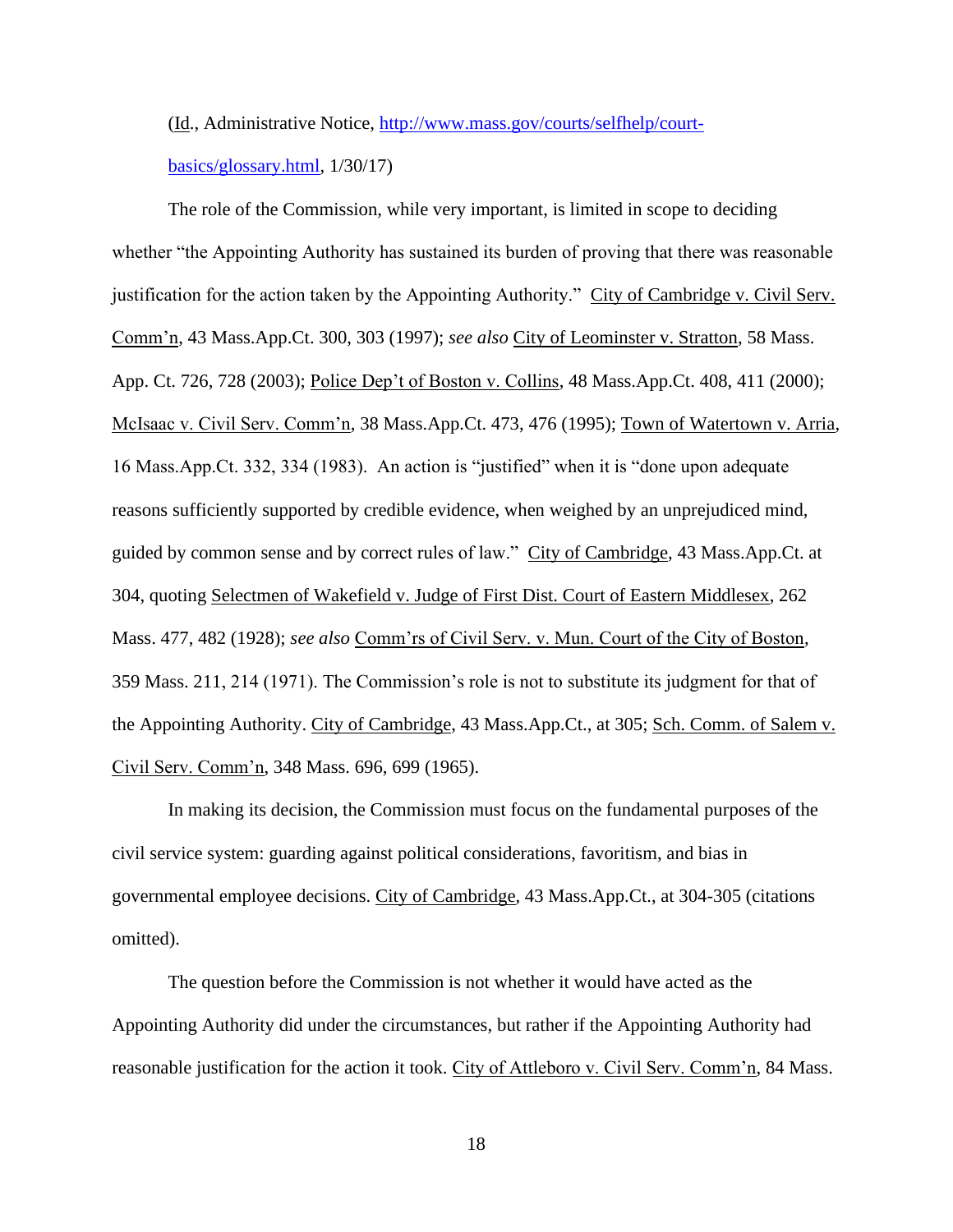App. Ct. 1130, 1134 (2014); Arria, 16 Mass.App.Ct., at 334; Leominster v. Stratton, 58 Mass.App.Ct. 726, 727-28 (2003). A bypass decision is reasonably justified when it is made with adequate reasons sufficiently supported by credible evidence. Henderson v. Civil Serv. Comm'n, 89 Mass. App. Ct. 1131, 1134 (2016); *see also* Brackett v. Civil Serv. Comm'n, 447 Mass. 233, 241 (2006); Selectmen of Wakefield, 262 Mass., at 482.

"The Commission is permitted, but not required, to draw an adverse inference against an appellant who fails to testify at the hearing before the appointing authority (or before the Commission). Town of Falmouth v. Civil Service Comm'n, 447 Mass. 814, 823 (2006)." Clark v. Boston Housing Authority, 24 MCSR 193 (2011), Clark v. Boston Housing Authority, Suffolk Superior Court, C.A. No. SUCV2011- 2554E, aff'd (Feb. 13, 2015). Where the opposing party has established a case adverse to the party invoking the privilege, the invoking party should be subject to a negative inference by the Commission. Town of Falmouth v. Civil Serv. Comm'n, 447 Mass. 814, 826-27 (2006); *See also* Gould v. North Attleborough*,* 31 MCSR 186 (2018); Quintal v. Commissioner of the Dep't of Employment & Training, 418 Mass. 855, 861; Custody of Two Minors, 396 Mass. 610, 616 (1986).

#### *Analysis*

The Respondent has established by a preponderance of the evidence that it had reasonable justification to bypass the Appellant. The BPD bypassed the Appellant for two (2) reasons: 1) his violent and offensive conduct on April 9, 2009; and 2) his untruthfulness during the application process. R.Ex. 18.

The BPD's case was based on the documentary evidence as well as the testimony of Det. Antunez and then BPD Human Resources Director Nancy Driscoll. I find that Det. Antunez testified credibly about his process in investigating the Appellant's background, his recollection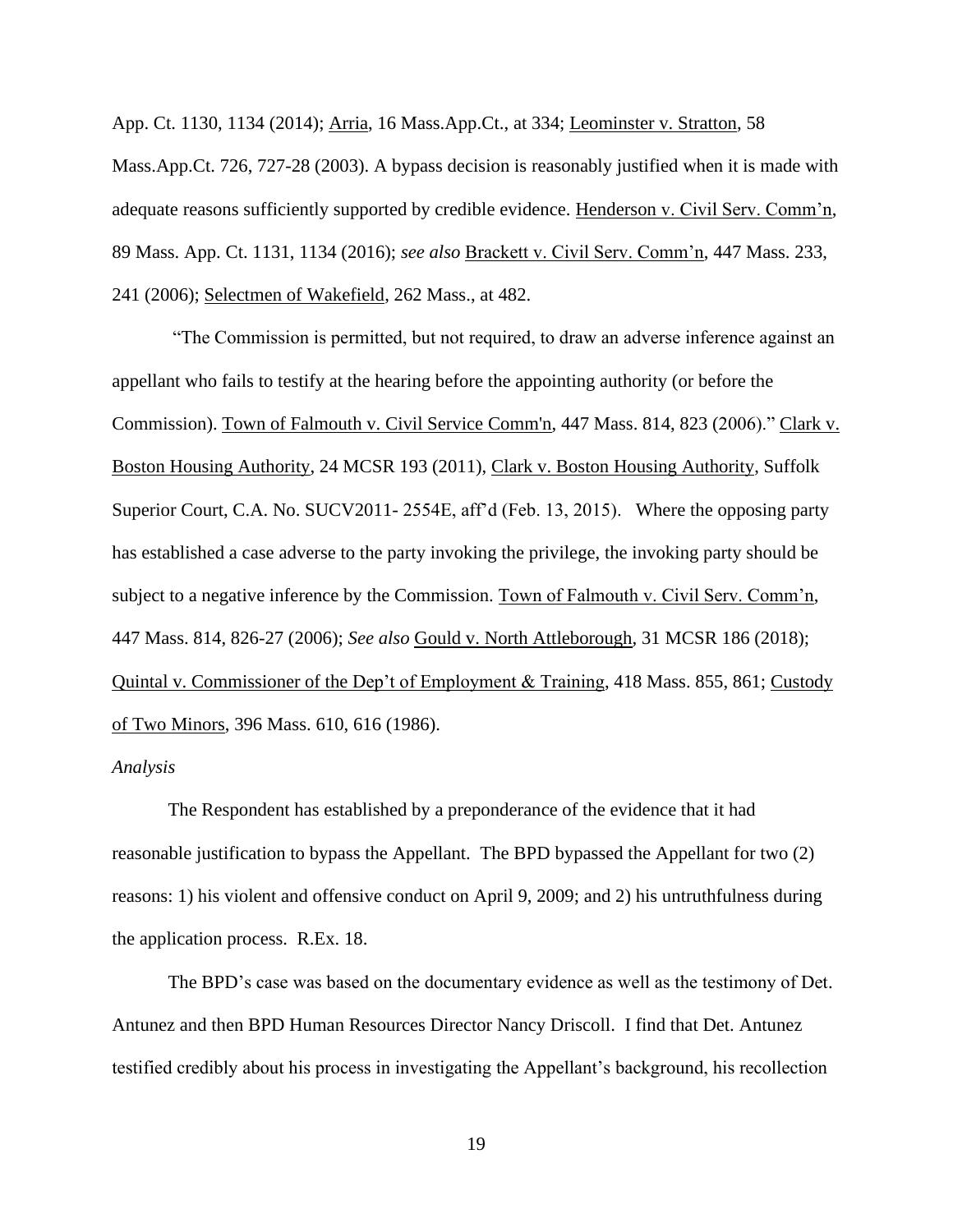about the Roundtable's concerns, the additional information the Roundtable requested, the information about the Appellant that he was able to obtain as well as the information that he sought but that was not available. His testimony was consistent overall and he responded calmly and directly to questioning. I find that Director Driscoll testified credibly about the hiring process involving the Appellant as well as the concerns of the Roundtable relating to the Appellant's candidacy and the additional information the Roundtable requested and received from Det. Antunez. In addition, Director Driscoll credibly explained the BPD's need to serve all of the diverse citizens of the city, regardless of race, and that Boston police must be impartial and treat everyone consistently, fairly and without bias. Combining the testimony of Det. Antunez and Director Driscoll with the documentary evidence in the record, I find that the BPD conducted a reasonably thorough review of the Appellant's candidacy. The Appellant refused to testify and offered no witnesses.

Although the Appellant attempted to minimize his violent actions on the night of April 9, 2009, deflect responsibility to the friend who was with him at the restaurant and undermine the statements of multiple percipient witnesses that night, his own conduct that night was abhorrent. The Appellant ordered alcoholic beverages and had two (2) underage women join him and his friend at a table at the restaurant. When the restaurant staff checked the young women's identification, they determined that the young women were underage and asked them to leave. After the young women left, the Appellant and his friend approached the bar and ordered more alcoholic beverages, becoming noisy and unruly. When they tried to order additional alcoholic beverages, the bartender denied their requests. This angered the Appellant and his friend further and the bartender asked them to leave. They refused. The bartender and his two brothers, also working at the restaurant, attempted to remove the Appellant and his friend from the restaurant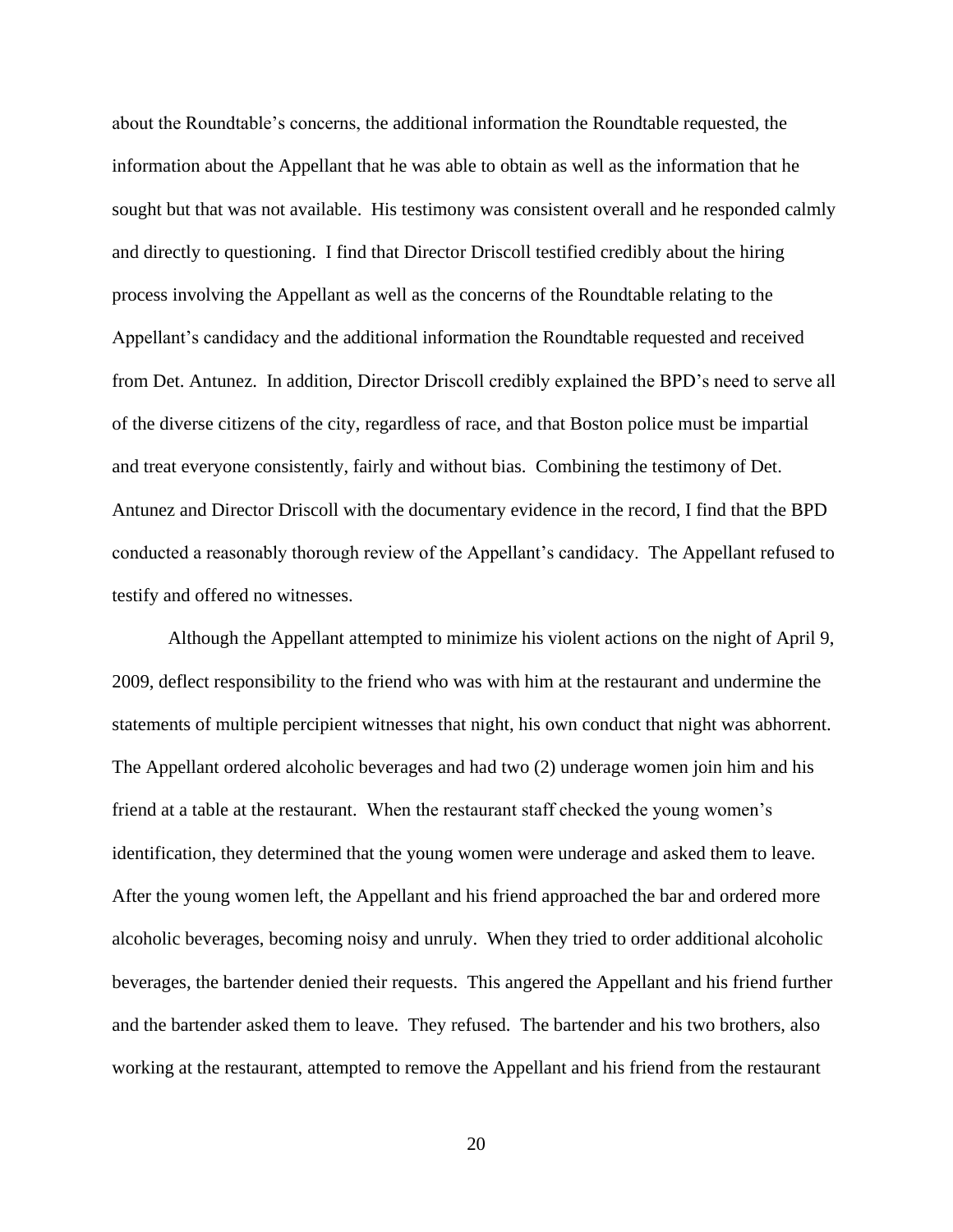and a struggle ensued. Eventually, the three brothers were able to move the Appellant and his friend outside. The Appellant and his friend attempted to get back into the restaurant, challenging the restaurant staff to fight, yelling racist epithets. The restaurant staff called the Medway police and the Appellant and his friend ran away. The police arrived at the restaurant and no less than eight (8) witnesses told the police what they observed. The police subsequently found and arrested the Appellant and his friend. Three (3) of the witnesses, including one of the restaurant staff, hand wrote statements that night, confirming the violent behavior of the Appellant and his friend. There is no exhibit, and no statement by the Appellant on the record, since he did not testify, in which he outright denies engaging in violent on the night of April 9, 2009.

The Appellant and his friend were each charged with five (5) crimes that night – three (3) charges of assault and battery to intimidate (based on race) for each of the three (3) restaurant victims, and disturbing the peace and disorderly conduct. The Appellant's attorney at the time retained an investigator who contacted the three (3) restaurant victims (brothers Paul, Joe and Tommy) to ask them about their recollections nine (9) months after the events. Of the three, only Paul had submitted a handwritten witness report to police on the night of April 9, 2009 stating, among other things, that he and his brothers had been injured that night. The typed, notarized statement on the investigator's stationery dated January 29, 2010 that Paul signed reiterated much of what he had written in his statement to the police but said that he was not injured that night and did not want to go to court to press charges against the Appellant. The typed, notarized statements on the investigator's stationery signed by Paul's brothers Joe and Tommy also provided information about the events on the night of April 9, 2009 that was similar to the police report but added that they were not injured, they did not want to press charges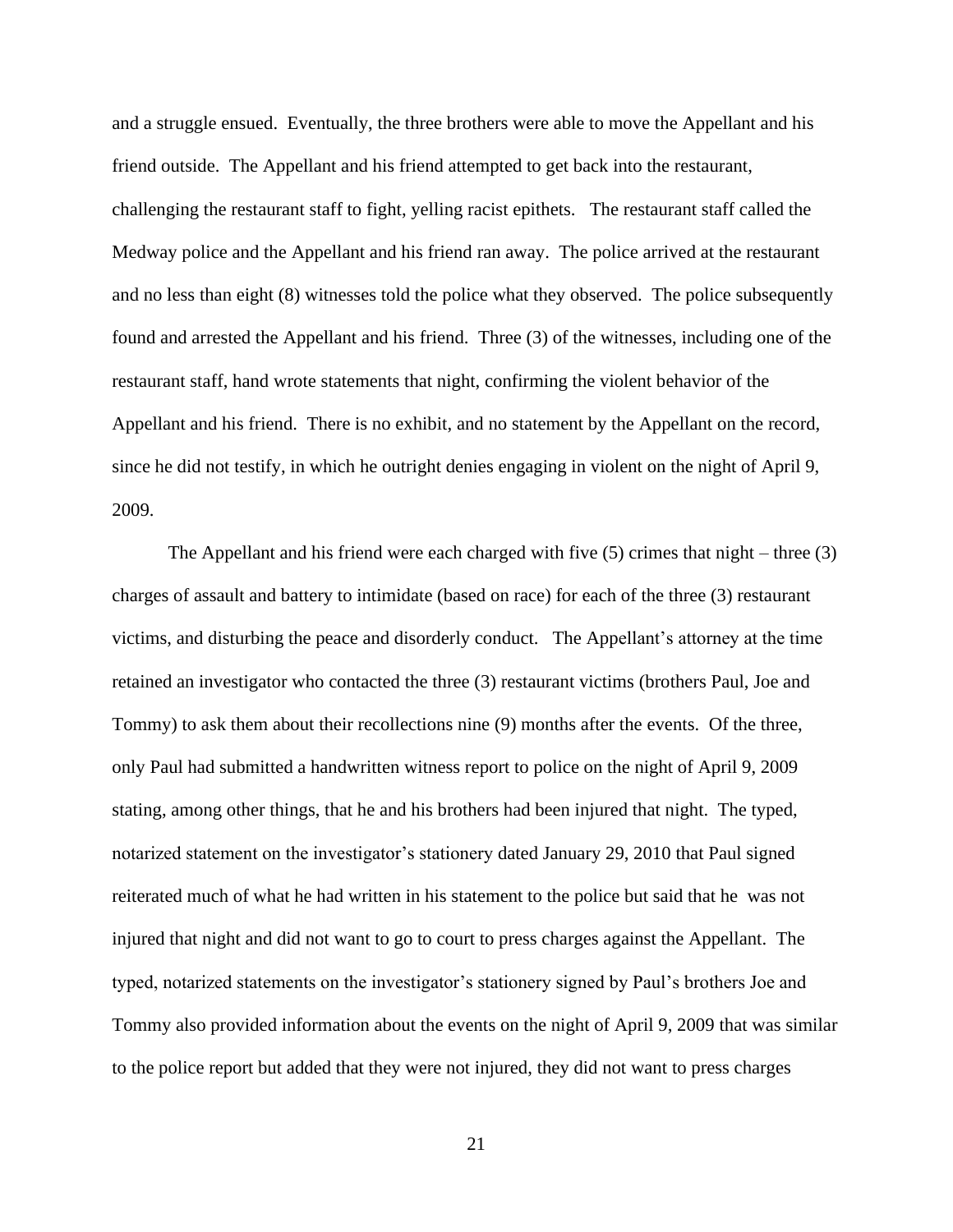against the Appellant in court, and that they just wanted the Appellant banned from returning to the restaurant. Subsequently, the assault and battery with intimidation charges were reduced to simple assault, which charge was continued without a finding for six (6) months after the Appellant admitted to sufficient facts of a guilty finding and the court ordered the Appellant to perform thirty-two (32) hours of community service, to stay away from the restaurant and to send an apology letter to the victims. The rest of the charges were dismissed. Det. Antunez called Joe, one of the victims, in 2017 to ask if he had any added information to provide about the night of April 9, 2009. Joe informed Det. Antunez that he never received an apology from the Appellant but asked that the BPD "not allow the matter to negatively affect Kevin Davis' chances". R.Ex. 15.

In addition to his aggressive behavior, the Appellant directed racial slurs at the three (3) restaurant staff members on the night of April 9, 2009. Although the Appellant entered a plea of admission to sufficient facts in court to assault and not the initial charge of assault and battery via intimidation (based on race), the bulk of the evidence here indicates against the Appellant yelled racist statements at the three (3) brothers working in the restaurant. Specifically, as noted in the police report, numerous people at the restaurant told the police when they arrived at the restaurant that the Appellant and his friend had been aggressive and called the restaurant staff racist names. In addition, all three (3) of the people who hand wrote witness statements that night confirmed that the Appellant and his friend had yelled racist statements at the restaurant staff. Further, two (2) of the three (3) restaurant staff who signed typed statements notarized by an investigator assisting the Appellant's attorney in the criminal charges against the Appellant in January 2010 indicated that the Appellant and his friend had yelled racist slurs at them. Absent the victims' agreement to sign the typed and notarized statements, the Appellant may well have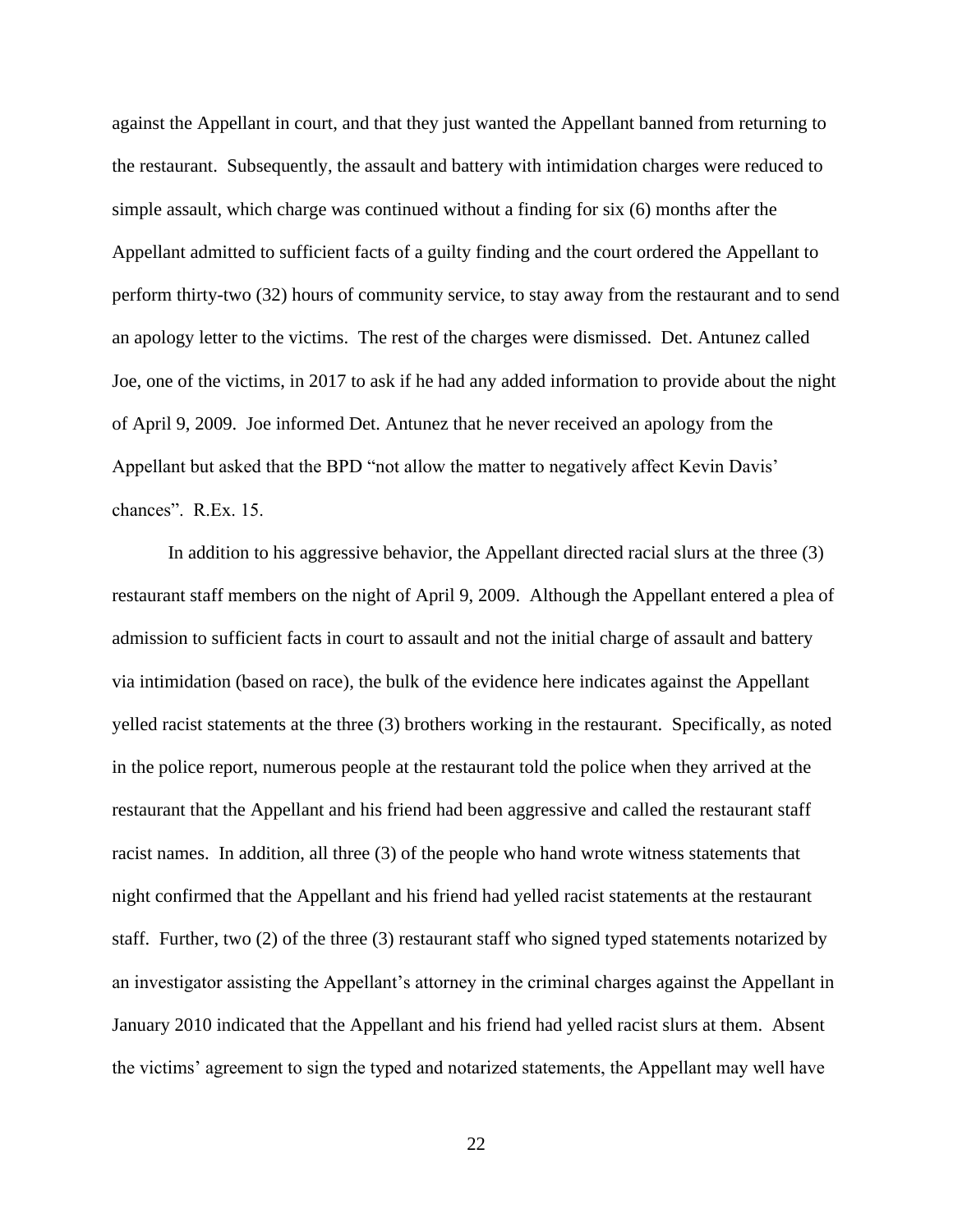faced a different outcome in regard to the three (3) charges against him for assault and battery intimidation based on race. In addition, since the Appellant refused to testify at the Commission hearing, he has not denied that he yelled racist slurs at the victims, nor did he condemn his actions or express remorse therefor. In Desmarais v. Department of Correction 25 MCSR 575 (2012), the appellant in that case was bypassed based on a racist incident not involving violence in which the appellant was involved at work twelve (12) years prior to applying to the DOC for employment. Mr. Desmarais testified at the Commission hearing on his appeal that he had worked hard since then to establish positive employment references and he expressed remorse for the incident. The Commission found that just as the DOC can fire a Corrections Officer for such conduct, the same conduct provided reasonable justification for a bypass. Given that the instant appeal involves the Appellant's violence in addition to his racist slurs, that only eight (8) years had passed since the April 9, 2009 events occurred and that the Appellant did not testify to admit, deny or condemn his conduct or express remorse for his conduct, this appeal warrants the same result as in Desmarais. Moreover, Boston is a multicultural city and its police officers are required to protect and serve every citizen. The Appellant's conduct on April 9, 2009 clearly calls into question his ability to be fair and impartial with people of Chinese descent. The BPD had reasonable justification to conclude that providing a badge, gun, and the power of arrest to someone who has exhibited such animus toward a specific ethnic group is unacceptable.

The second reason the BPD offered for bypassing the Appellant is that he was untruthful regarding information he failed to provide in his application concerning the events of April 9, 2009 and the related criminal charges. As detailed above, the Appellant, on two (2) separate occasions, provided an incomplete, self-serving explanation of the events leading to his arrest on April 9, 2009. First, in his application, the Appellant simply noted that he was "involved in a bar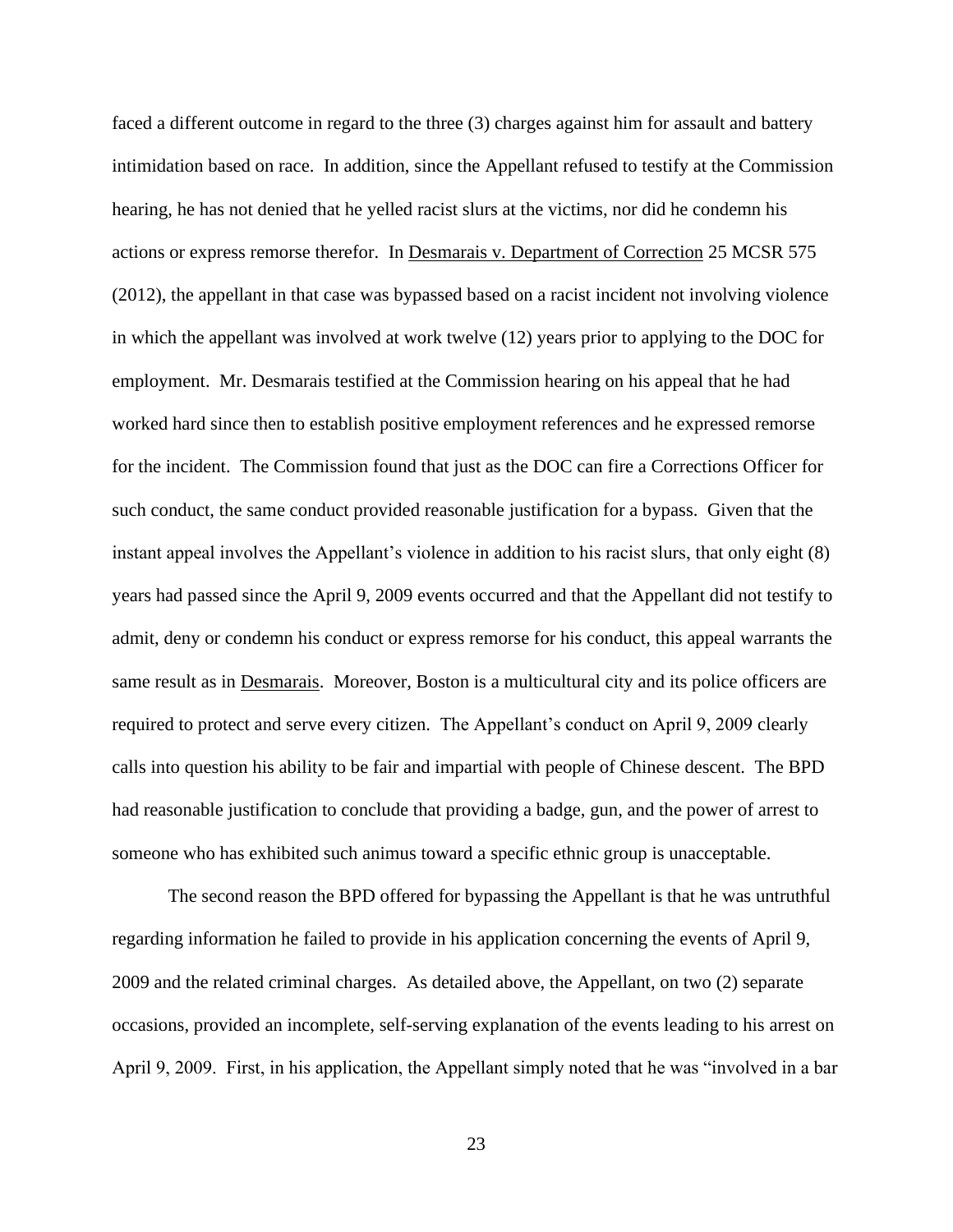fight with a friend at Medway." R.Ex. 1 (p.34). Missing from the Appellant's initial explanation in his application in connection with the April 9, 2009 events was significant information contained in the police report and the supporting witnesses' written statements, such as the racist slurs he called the restaurant victims, that the Appellant was asked to leave the restaurant bar, that he refused to leave and had to be forced out of the restaurant, that the fight was with restaurant personnel, that the Appellant ran away from the restaurant, that the police had to search for the Appellant in order to arrest him, that he was charged with multiple counts of assault and battery intimidation (for his racist statements), disturbing the peace and disorderly conduct, that he admitted to sufficient facts to a reduced charge (assault) and that he was ordered to stay away from the Medway restaurant permanently, perform community service and send a written apology to the restaurant. Administrative Notice: R.Exs. 4, 5, 6 and 7.

The Appellant was given an opportunity to fully disclose the events related to his arrest on April 9, 2009 when Detective Antunez asked him for a more detailed explanation. The Appellant submitted additional information to Detective Antunez on March 31, 2017. R.Ex. 3. However, at the same time, he also alleged that it was only his friend who was fighting with the bartender, ignoring his own involvement, as indicated by the police reports corroborated by the multiple witness statements; he asserted that he and his friend pushed themselves out of the restaurant which is illogical and the evidence shows that the restaurant staff had asked them to leave and they did not leave until the restaurant staff removed them; he failed to report that they attempted to escalate the conflict once they were outside the restaurant; he asserted that he and his friend casually departed from the restaurant although multiple witnesses indicated that they ran away after attempting to escalate the conflict; he asserted that when the police found him and his friend, the police asked them what happened and the Appellant told them what happened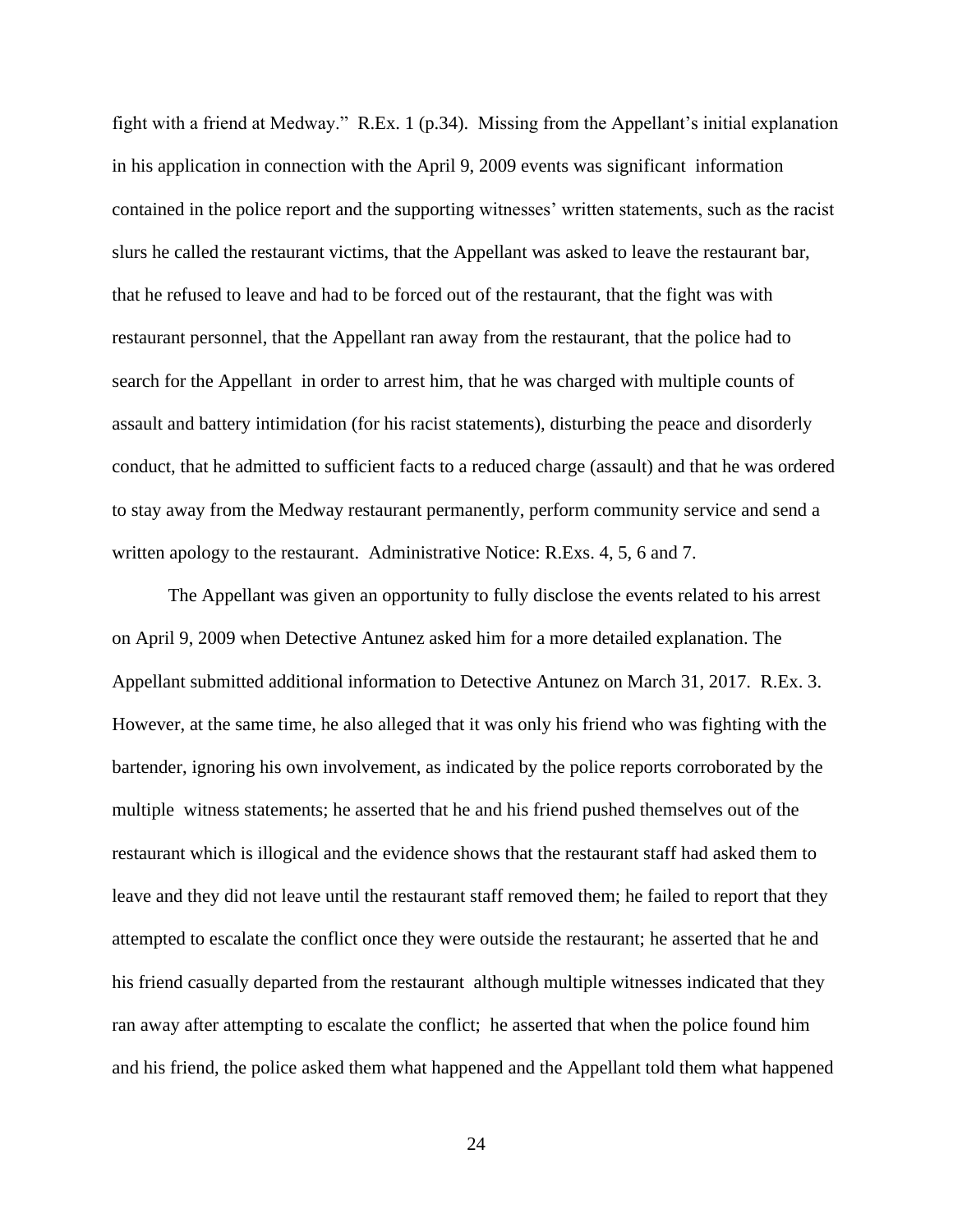when, in fact, the corroborated police report indicates that they told the police that the restaurant staff tried to beat them up, instead of disclosing that it was their own aggressive behavior that lead the restaurant staff to ask them to leave. Having twice failed to fully disclose the events related to his arrest on April 9, 2009, in addition to his violent and offensive conduct on April 9, 2009, the BPD had reasonable justification to bypass the Appellant.

Truthfulness is an essential characteristic of a police officer. The BPD has a strict policy with respect to truthfulness for police officers. R.Ex. 17. When an officer is untruthful it can damage the officer's ability to testify in court proceedings, a fundamental job requirement for a police officer. R.Exs. 17 and 18. To that end, the BPD reminds recruit applicants at orientation that they must be fully forthcoming with details as requested in the application and by investigators. The applicants are made aware that a factual omission can be considered untruthfulness. Testimony of Antunez; R.Ex. 1.Therefore, before submitting his application, the Appellant was put on notice of the need to fully disclose details in his application. Since the Appellant refused to testify at the Commission hearing, he did not offer an explanation for his failure to disclose such information.

I find no bias or other inappropriate motive in the record concerning the BPD decision to bypass the Appellant.

## C*onclusion*

For all of the foregoing reasons, the Appellant's appeal, docketed G1-17-199, is hereby *denied*.

Civil Service Commission */s/ Cynthia A. Ittleman* Cynthia A. Ittleman Commissioner